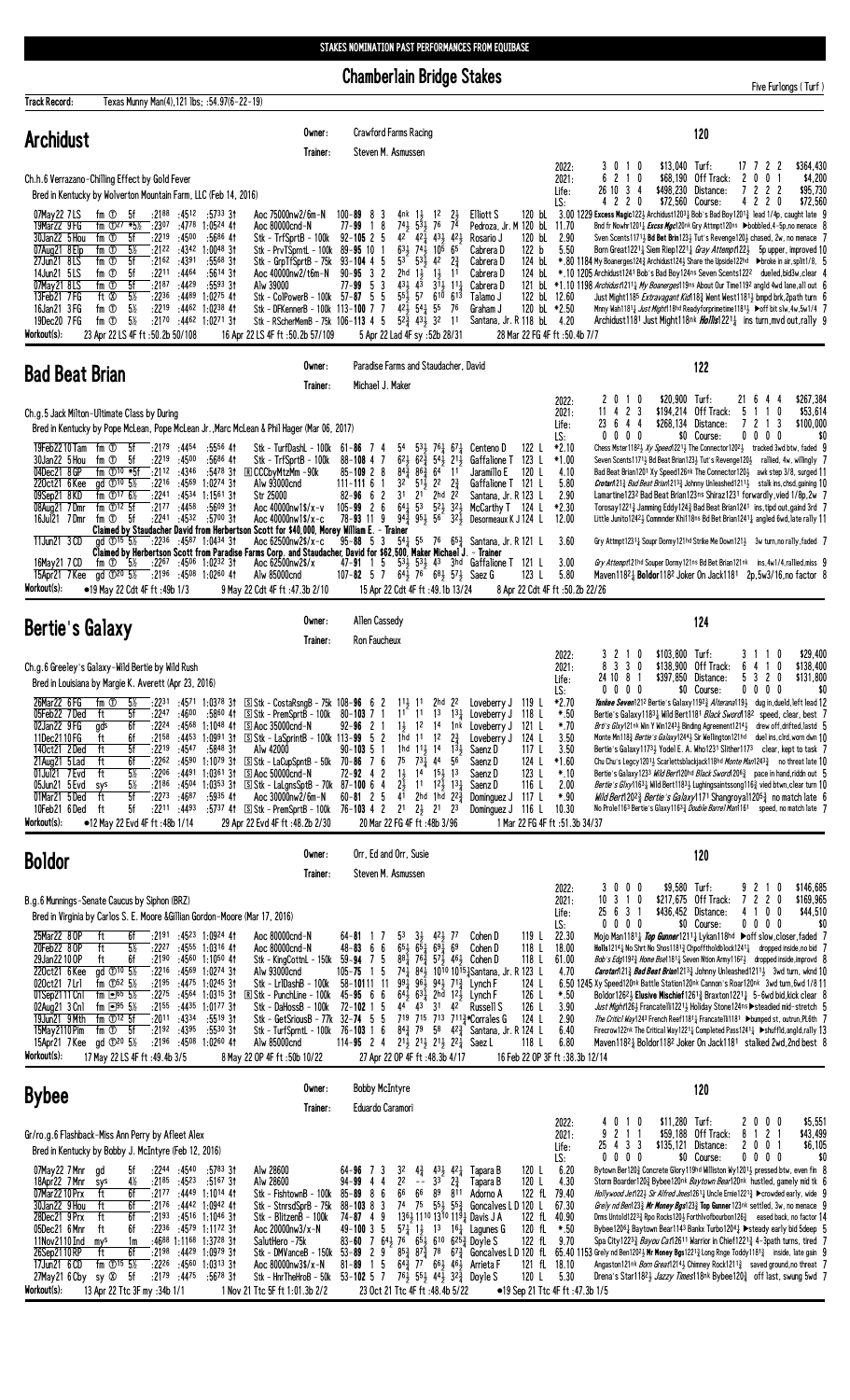| <b>Carotari</b>                                                                                                                                                                                                                                                                                                                                                                                                                                                                                                                                                                                                                                                                                                                                                                                                                                                                                                                                               | Owner:<br>Trainer:                                                                                                                                                                                                                                                                                                                                          | William A. Branch<br>Brian A. Lynch                                                                                                                                                                                                                                                                                                                                                                                                                                                                                                                                                                                                                                                           |                                                                                                                                                                                                                                                                                                                                                                                                                                                                            | 122                                                                                                                                                                                                                                                                                                                                                                                                                                                                                                                                                                                                                                                                                                                                                                                                                                                                                                                                                                                                                                                                                                                                                                                                                                                                           |
|---------------------------------------------------------------------------------------------------------------------------------------------------------------------------------------------------------------------------------------------------------------------------------------------------------------------------------------------------------------------------------------------------------------------------------------------------------------------------------------------------------------------------------------------------------------------------------------------------------------------------------------------------------------------------------------------------------------------------------------------------------------------------------------------------------------------------------------------------------------------------------------------------------------------------------------------------------------|-------------------------------------------------------------------------------------------------------------------------------------------------------------------------------------------------------------------------------------------------------------------------------------------------------------------------------------------------------------|-----------------------------------------------------------------------------------------------------------------------------------------------------------------------------------------------------------------------------------------------------------------------------------------------------------------------------------------------------------------------------------------------------------------------------------------------------------------------------------------------------------------------------------------------------------------------------------------------------------------------------------------------------------------------------------------------|----------------------------------------------------------------------------------------------------------------------------------------------------------------------------------------------------------------------------------------------------------------------------------------------------------------------------------------------------------------------------------------------------------------------------------------------------------------------------|-------------------------------------------------------------------------------------------------------------------------------------------------------------------------------------------------------------------------------------------------------------------------------------------------------------------------------------------------------------------------------------------------------------------------------------------------------------------------------------------------------------------------------------------------------------------------------------------------------------------------------------------------------------------------------------------------------------------------------------------------------------------------------------------------------------------------------------------------------------------------------------------------------------------------------------------------------------------------------------------------------------------------------------------------------------------------------------------------------------------------------------------------------------------------------------------------------------------------------------------------------------------------------|
| B.g.6 Artie Schiller-Soother by Rahy<br>Bred in Kentucky by Tom Evans & Pam Clark (May 07, 2016)<br>fm $\mathbb{D}^{30}$ *5f<br>31Dec21 1GP<br>$:5578$ 31<br>$\sim$ $-$<br>220ct21 6 Kee<br>gd ①10 5%<br>:2216 :4569 1:0274 31<br>gd <sup>1</sup><br>:2263<br>:5951 31<br>25Sep21 9 Prx<br>- 5f<br>:4644<br>$fm$ 18 $5\%$<br>:2174 :4415 1:0124 41<br>06Aug21 9 Sar<br>:2177<br>:5633.31<br>05Jun21 11 CD<br>fm ①<br>5f<br>:44 <sup>25</sup><br>$5\frac{1}{2}$<br>30Apr21 10 CD<br>gd <sup>①</sup><br>:2215<br>:4501<br>$1:03^{29}31$<br>13Mar21 11 GP<br>fm $①$ <sup>108</sup> 5f<br>$:2155$ $:4406$<br>$:5543$ 41<br>:22<br>:4544<br>31Jan21 5 Hou<br>fm ①<br>5f<br>$:5705$ 41<br>gd <sup>th</sup><br>$5\%$<br>:2258<br>:4585<br>$1:04^{18}$ 3t<br>04Sep2013 CD<br>sf@<br>$5\frac{1}{2}$<br>:2178 :4548 1:0476 31<br>02Aug20 6 Elp<br>Workout(s):<br>13 May 22 CD 5F ft 1:00.4b 16/28                                                                       | Stk - JanusL - 100k<br>Alw 93000cnd<br>Stk - TfMnstrG3 - 300k 121-95 3 2<br>Stk - TroyG3 - 200k 116-117 7 2<br>Stk - MghtyBeauB - 110k 123-113 2 2<br>Stk – TurfSprtG2 – 250k<br>Stk - SilksRunL - 75k<br>Stk - TrfSprtB - 100k<br>Stk - TurfSprtG2 - 250k 102-92 9 6<br>Stk - PrvTSptL - 100k 128-102 5 3<br>6 May 22 CD 4F sy : 49.1b 15/25               | $11 - 108$ 8 2<br>1hd 11<br>$11\frac{1}{2}$ $11\frac{3}{4}$<br>$12^{-}$<br>12<br>$1\frac{3}{4}$<br>$116 - 113$ 9<br>3<br>$1\frac{1}{2}$<br>$54\frac{1}{2}$ $6\overline{8}$ $\frac{3}{4}$ $67\frac{1}{2}$<br>$64\frac{1}{4}$<br>1 <sup>2</sup><br>$1\frac{1}{2}$<br>$1\frac{1}{2}$<br>$2\frac{1}{2}$<br>2 <sup>1</sup><br>$2^{11}$ $3^{11}$<br>3 <sup>1</sup><br>$54\frac{1}{4}$ 56<br>$72\frac{3}{4}$<br>$83 - 89$ 11 8<br>53<br>1hd $1\frac{1}{2}$ $1^{1}$<br>$97 - 103$ 4<br>$11\frac{1}{4}$<br>$86 - 99$ 2 3<br>$3^2\frac{1}{2}$ $3^1\frac{1}{2}$ $3^1$<br>2nk<br>$3^{2}$ $4^{3}$ $6^{3}$ $7^{6}$<br>$4^{13}_{4}$ 31 31 <sup>1</sup> / <sub>2</sub> 11<br>30 Apr 22 CD 5F ft 1:01.2b 22/55 | 2022:<br>2021:<br>Life:<br>LS:<br>125 b<br>$*1.00$<br>Saez L<br>121 bl $*1.20$<br>Geroux F<br>126 <sub>b</sub><br>Saez L<br>1.80<br>Castellano J 122 b<br>23.80<br>*2.20<br>Leparoux JR 125 b<br>10.40<br>Leparoux JR 122 b<br>Leparoux JR 122 b<br>$*1.40$<br>123 bL 2.60<br>Leparoux J R<br>Leparoux JR 121 bL 6.10<br>Leparoux JR 124 bL 3.40<br>23 Apr 22 CD 5F ft 1:02.2b 58/70                                                                                       | $$0$ Turf:<br>\$508,923<br>0 <sub>0</sub><br>21 7<br>6<br>$\overline{c}$<br>$0\quad 0$<br>3 <sub>2</sub><br>\$242,775 Off Track:<br>8<br>8<br>\$163,260<br>2<br>-1<br>8<br>\$556,863<br>14 5<br>\$311,753<br>24<br>63<br>Distance:<br>-5<br>$0\ 0\ 0\ 0$<br>\$0 Course:<br>$0\ 0\ 0\ 0$<br>\$0<br>Carotari12513 Extravagant Kid125hd Smokin' Jay123nk took over 3/8p, kpt clr 8<br>Crotarn121 $\frac{3}{4}$ Bad Beat Brian1213 $\frac{3}{4}$ Johnny Unleashed1211 $\frac{1}{2}$ shook clear 1/4, held 10<br>Hollywood Tlent1211 <sub>4</sub> Beer Cn Man119nk Admiral Abe126 <sub>2</sub> ▶ steadied 3/8, faded 9<br>Fast Boat124} Carotari1221 <i>Gear Jockey</i> 120 <sup>2</sup> ins, headed near1/16 9<br>Just Might1211 Classy John1253 Carotari1251 <sup>3</sup> 3path turn, bid, flattn 7<br>Fast Boat122} Sombeyay1221 Classy John1221} ▶ 3pth turn, thru traffic 11<br>Carotari1221 <sub>4</sub> Citrus Burst118nk The Connector1182 <sub>4</sub><br>pace inside, stayed clr 8<br>Fast Boat123nk Carotar12311, Change of Control118nk chased, 3w, 2nd best 9<br>Dimond Oops121nk Extrvagant Kid1211 Just Might121nk bmpd st, 3wd, outpcd upr 12<br>Carotari1241 Tiger Blood122hd High Crime122nk drove past, cleared 7                                               |
| <b>Chasing Artie</b>                                                                                                                                                                                                                                                                                                                                                                                                                                                                                                                                                                                                                                                                                                                                                                                                                                                                                                                                          | Owner:<br>Trainer:                                                                                                                                                                                                                                                                                                                                          | Kenneth L. & Sarah K. Ramsey<br>Saffie A. Joseph, Jr.                                                                                                                                                                                                                                                                                                                                                                                                                                                                                                                                                                                                                                         |                                                                                                                                                                                                                                                                                                                                                                                                                                                                            | 124                                                                                                                                                                                                                                                                                                                                                                                                                                                                                                                                                                                                                                                                                                                                                                                                                                                                                                                                                                                                                                                                                                                                                                                                                                                                           |
| Dk B/.g.4 We Miss Artie-Frisky Kitten by Kitten's Joy<br>Bred in Kentucky by Kenneth L. Ramsey & Sarah K. Ramsey (Apr 11, 2018)<br>$:22^{86}$ $:46^{36}$ 1:0418 31<br>06May 2210 CD<br>fm ①<br>5½<br>fm $(D40 * 5f)$<br>:4400<br>01Apr22 8 GP<br>$:21^{55}$<br>:5584 41<br>11Jul21 11 Mth<br>y] $\oplus$ 12 *5½<br>$1:0387$ 3<br>$\sim$ $-$<br>:2321<br>$:4582$ 1:0977 3<br>20Jun21 10 WO<br>ft ⊗<br>6f<br>gd <sup>①</sup><br>$5\frac{1}{2}$<br>02Apr21 7Kee<br>:2176<br>:4536 1:0346 3<br>$fm$ $\overline{O^{96}}$ 5f<br>:2204 :4432<br>$:5543$ 3<br>26Feb21 3GP<br>16Jan21 2 TP<br>:2241 :4506 1:1749 3<br>ft ◈<br>6½<br>4%<br>:2248<br>:4637<br>:52922<br>08May20 2 GP<br>ft<br>Workout(s):<br>•30 Apr 22 Kee 3F ft :34.4b 1/49                                                                                                                                                                                                                            | Stk - TurfSprtG2 - 500k 17-79 4 13<br>Aoc 62500cnd-N<br>Stk - MyFrnchmnB - 77k<br>Stk - WoodstockL - 125k<br>Stk - PlsdsTSprB - 100k<br><b>Msw 50000</b><br>Mc1 15000 (15-10)<br><b>Msw 65000</b><br>24 Apr 22 Kee 4F ft: 48.3b 14/58                                                                                                                       | 1210 1213 117 84 } Ortiz J L<br>$98 - 102$ 5 2<br>$2^{11}$ , $2^{1}$<br>1hd<br>$1\frac{3}{4}$<br>$9 - 89$ 2<br>3<br>2}<br>3 <sup>1</sup><br>$2\frac{1}{2}$<br>1nk<br>$7\overline{4}$ $73\overline{1}$ $6\overline{1}$ $\overline{3}$ $33\overline{1}$<br>17<br>$36 - 84$<br>$97\frac{1}{2}$ $98\frac{1}{2}$ $63\frac{1}{4}$ $11\frac{3}{4}$<br>9<br>$92 - 94$ 3<br>79-90<br>$11\frac{1}{2}$ 11 12 11<br>6<br>$12\frac{1}{2}$ $17\frac{1}{2}$ $15\frac{1}{2}$ $2n\bar{k}$ Serpa A<br>$120 - 94$ 7 2<br>$75 - 45$ 5<br>43<br>4<br>17 Apr 22 Kee 3F ft : 36.1b 2/12                                                                                                                              | 2022:<br>2021:<br>Life:<br>LS:<br>8.00<br>122<br>120 L<br>4.20<br>Gaffalione T<br>121 L<br>$*1.30$<br>Jimenez A<br>2.90<br>122 L<br>Kimura K<br>118<br>4.10<br>Rosario J<br>Velazquez J R 118 L<br>2.10<br>120 L<br>1.90<br>$-$ 5 <sup>7</sup> 7 <sup>10</sup> $\frac{3}{4}$ Gaffalione T 118 b<br>3.10<br>26 Mar 22 Pmm 4F ft :49.2b 51/95                                                                                                                                | \$167,000<br>0<br>\$38,000 Turf:<br>0<br>2<br>54<br>0<br>0<br>3 <sub>1</sub><br>Off Track:<br>5<br>\$142,627<br>2 <sub>2</sub><br>0<br>0<br>\$105,000<br>-1<br>\$181,027<br>2 <sub>2</sub><br>\$57,000<br>Distance:<br>0<br>0<br>4<br>$\overline{1}$<br>$0\,0\,0\,0$<br>\$0 Course:<br>$0\ 0\ 0\ 0$<br>\$0<br>Arrest Me Red12213 Bran122ns Gregorian Chant122hd >severe stumble start 13<br>Chasing Artie120 $\frac{3}{4}$ The Virginian1201 Shekky Shebaz1203 $\frac{1}{2}$ 3wd bid, vied 1/8, firm 6<br><i>Chasing Artie</i> 121 <sup>nk</sup> Momos 1171 <i>Arzak</i> 15 <sup>hd</sup> bit tight ins, willing 7<br>Outadore12211 Jaxon Traveler12421 Chasing Artie122nk ▶hop start, closed well 7<br>Chasing Artie1181} Fauci1182 Unitedandresolute1181} ► hop st, 6w3/16, late kck 9<br><i>Chasing Artie</i> 18 <sup>1</sup> <i>Wora</i> 18 <sup>2</sup> <i>M</i> r Annoying 118 <sup>5</sup> <i>M</i> rated pace, held clear 7<br>Fast Bob120nk Chasing Artie120123 Justourluck1203 sizable lead, caught 7<br>Just Right Mik1181 <sub>4</sub> Crson City Kid118nk Rstored Order1183 bumped start, tired 7                                                                                                                                                                |
| <b>County Final</b>                                                                                                                                                                                                                                                                                                                                                                                                                                                                                                                                                                                                                                                                                                                                                                                                                                                                                                                                           | Owner:<br>Trainer:                                                                                                                                                                                                                                                                                                                                          | Steven M. Asmussen                                                                                                                                                                                                                                                                                                                                                                                                                                                                                                                                                                                                                                                                            | West Point Thoroughbreds, Sandbrook, William and Shannon, Anna Marie                                                                                                                                                                                                                                                                                                                                                                                                       | 122                                                                                                                                                                                                                                                                                                                                                                                                                                                                                                                                                                                                                                                                                                                                                                                                                                                                                                                                                                                                                                                                                                                                                                                                                                                                           |
| Gr/ro.g.4 Oxbow-Tapajo by Tapit<br>Bred in Kentucky by Calumet Farm (Feb 18, 2018)<br>:2147 :4424 1:0949 31<br>15Apr22 8 OP<br>ft<br>6f<br>$5\%$<br>20Feb22 8 OP<br>ft<br>:2227<br>$:4555$ 1:0316 41<br>30Jan22 9 Hou<br>ft<br>:2176<br>$:4442$ 1:0942 41<br>6f<br>6f<br>:2206<br>:4549 1:0990 31<br>18Dec21 8 OP<br>mys<br>:2219<br>10Nov21 9 CD<br>ft<br>5f<br>:4501<br>$:5696$ 3<br>$5\%$<br>090ct21 6 Kee<br>:2151 :4453 1:0312 31<br>gd <sup>T</sup><br>fm <sup>①</sup><br>$6\%$<br>$:22^{18}$ $:45^{46}$ 1:1538 3<br>11Sep2110KD<br>:2256 :4502 1:2070 3<br>14Aug21 8 WO<br>fm $\mathbb{D}^{30}$ 7f<br>$:22^{21}$ $:44^{92}$<br>29Nov20 5 CD<br>5f<br>:5682 2<br>ft<br>$5\%$<br>06Nov20 6Kee<br>gd <sup>1</sup><br>$:21^{62}$ $:44^{63}$ 1:0282 2<br>Workout(s):<br>10 Apr 22 OP 3F ft : 37.4b 8/16                                                                                                                                                     | Aoc 50000nw4/L-N<br>Aoc 80000cnd-N<br>Stk - StnrsdSprB - 75k 114-87<br>Alw 120000<br>Alw 160000<br>Stk - WoodfordG2 - 200k 111-103 7 5<br>Stk - Frk1SmpsG2 - 600k 90-105 3 6<br>Stk - GreenwdB - 125k 96-100 5 3<br>Alw 95000<br>3 Apr 22 OP 4F ft: 49b 25/70                                                                                               | $107 - 90$ 2 2<br>2hd $2^{11}$ , $2^{3}$<br>$86 - 87$ 2 2<br>1 <sup>1</sup><br>1hd $2^2$ , $4^7$<br>5<br>2hd<br>631 97 $\frac{1}{4}$ 812 $\frac{3}{4}$ Rosario J<br>$1\frac{1}{2}$<br>1hd<br>$2\frac{1}{2}$<br>$95 - 103$ 1 6<br>2hd<br>1hd 11<br>$113 - 106$ 2 2<br>2}<br>1 <sup>1</sup><br>$5^{2}\frac{3}{4}$<br>53<br>65<br>323<br>$3^{2}$ $4^{11}$ $3^{11}$ $6^{2}$<br>$32$ $32$ $21$ $21$ $21$ $21$ $21$ $21$ $21$ $21$ $21$ $21$ $21$ $21$ $21$ $21$ $21$ $21$ $21$ $21$<br>$114 - 85$<br>4<br>$\mathbf{1}$<br>Stk - BCJvTfSpG2 - 1000k 71-96 4 13 1 $47\frac{1}{2}$ 1411 12 <sup>10</sup> 63 $\frac{3}{4}$ Rosario J<br>●27 Mar 22 OP 5F ft 1:00b 1/26                                 | 2022:<br>2021:<br>Life:<br>LS:<br>122 bL<br>7.10<br>$34\frac{1}{4}$ Castillo I<br>118 bL<br>2.80<br>Rosario J<br>123 bL<br>2.30<br>Hernandez, Jr. B J 122 bl<br>3.30<br>Hernandez, Jr. B J 118 bl<br>7.80<br>Santana, Jr. R 118<br>12.10<br>5.50<br>118<br>Rosario J<br>120 <sub>b</sub><br>4.05<br>14 1hd 214 233 Santana, Jr. R 122 b<br>1.50<br>122 b<br>28.60<br>20 Mar 22 OP 4F ft : 49.4b 48/88                                                                      | 0<br>$$16,750$ Turf:<br>\$141,126<br>0<br>3<br>$\overline{c}$<br>5<br>\$162,036<br>Off Track:<br>\$132,750<br>-1<br>5<br>-1<br>-1<br>$\overline{1}$<br>15 <sup>3</sup><br>$\overline{4}$<br>$\overline{c}$<br>\$357,536 Distance:<br>\$156,060<br>32<br>10<br>0<br>\$0 Course:<br>$0\ 0\ 0\ 0$<br>0<br>- 0<br>\$0<br><b>Top Gunner</b> 122nk Lykan 1224 County Fina 1122hd vied btwn, saved 3rd 7<br>HIIs1214 $\frac{1}{4}$ N Shrt No Shos1181 $\frac{3}{4}$ Chpofftholdblock1241 $\frac{1}{4}$ pace, duel rail, weakend 7<br>Greeley nd Ben123 $\frac{3}{4}$ Mr Money Bags123 $\frac{3}{4}$ Top Gunner 123 <sup>nk</sup> duel inside, stopped 9<br>Mucho1201 County Final122nk Sir Alfred James12411 brk in, stubborn inside 7<br>County Final1181 Momos118ns <i>Bob's Edge</i> 122 <sup>21</sup> vied 2wd, led upr, held 8<br>Golden Pan1821 Extravagant Kid1241 County Finan18hd 3p trn, 5p upr, railied 7<br>The Lir Jet12413 Easy Time118hd Fauci118ns bold bid 4w, tired 11<br>Grtzky th Gret124hd County Fin1120ns Artie's Storm118 <sup>2</sup> ▶bmp start,rally,missed 7<br>Roderick1183 $\frac{3}{4}$ County Final122 <sup>2</sup> Spicy Marg1181 $\frac{1}{4}$ inside upper, no match 6<br>Golden Pa/122½ Cowan1221 Ubettabelieveit1221½ Steady backstr, 5p upr 14 |
| <b>Elusive Mischief</b>                                                                                                                                                                                                                                                                                                                                                                                                                                                                                                                                                                                                                                                                                                                                                                                                                                                                                                                                       | Owner:<br>Trainer:                                                                                                                                                                                                                                                                                                                                          | Lothenbach Stables, Inc. (Bob Lothenbach)<br>Ian R. Wilkes                                                                                                                                                                                                                                                                                                                                                                                                                                                                                                                                                                                                                                    |                                                                                                                                                                                                                                                                                                                                                                                                                                                                            | 118                                                                                                                                                                                                                                                                                                                                                                                                                                                                                                                                                                                                                                                                                                                                                                                                                                                                                                                                                                                                                                                                                                                                                                                                                                                                           |
| B.g.7 Into Mischief-Claire's Song by Unbridled's Song<br>Bred in Virginia by Jim Fitzgerald & Katie Fitzgerald (Mar 10, 2015)<br>02Feb22 7GP<br>fm $\overline{0}^{30}$ *5f :2208 :4448<br>:5640 41<br>ft Ø<br>:5656 41<br>05Jan22 9 GP<br>*5f :21 <sup>37</sup> :44 <sup>58</sup><br>240ct21 5Kee<br>ad $\Phi^{20}$ 5%<br>$:2130$ $:4468$ 1:0278 31<br>01Sep2111 Cnl<br>fm $\overline{\phantom{0}}$ 65 5%<br>:22 <sup>75</sup> :45 <sup>64</sup><br>19Jul21 5 Cn1<br>fm $\Box$ 5%<br>:2130<br>:4404<br>1:02 <sup>45</sup> 3†<br>$fm$ $\odot$ 5f<br>$:21^{77}$ $:44^{25}$<br>05Jun21 11 CD<br>$:5633$ 31<br>$fm$ $\odot$ <sup>15</sup> $5f$<br>:2230<br>:4460<br>$:5587$ 31<br>12Jun20 3 CD<br>fm $\mathbb{O}^{12}$ 5f<br>:5499 41<br>07Mar20 9 GP<br>$:21^{69}$ $:43^{59}$<br>$fm$ $\overline{O}$ <sup>36</sup> 5f<br>$:21^{68}$ $:44^{20}$<br>$:5584$ 41<br>25Jan20 3 GP<br>07Sep19 7 Cnl<br>fm $\Box$ 5%<br>Workout(s):<br>12 May 22 Kee 4F ft : 48.1b 4/40 | Aoc 62500cnd-N<br>Aoc 62500cnd-N<br>Alw 90000nw3\$/x<br>$1:03^{15}$ 3t $\quad \mathbb{R}$ Stk - PunchLine - 100k<br>S Stk - MeadowSb1 - 100k<br>Stk - MghtyBeauB - 110k<br>Aoc 80000nw3\$/x-N<br>Stk - SilksRunL - 75k<br>Stk - WrldTrbTSL - 150k 75-94 4 6<br>:2240 :4497 1:0231 31 S Stk - PunchLine - 100k 76-89 5 5<br>29 Apr 22 Kee 4F ft: 48.4b 16/78 | $50 - 85$ 4 6<br>$77 - 88$ 6 6<br>55<br>$88 - 60$ 7 5<br>7 <sup>7</sup><br>791 712 7181 Landeros C<br>3 <sup>2</sup><br>$62 - 89$ 5<br>4<br>3nk<br>$62\frac{1}{4}$ 413 523 66 $\frac{3}{4}$<br>$77 - 75$ 3 4<br>$93 - 98$ 6 6<br>$65\frac{1}{2}$ $65\frac{1}{2}$ $65\frac{1}{2}$ $66\frac{3}{4}$<br>76 $6^{\circ}$ $5^{\frac{3}{4}}$<br>$73 - 98$ 4 3<br>76<br>$70 - 98$ 5 6<br>5 <sup>3</sup><br>5 <sup>3</sup><br>$53\frac{1}{2}$ 42<br>87<br>$86\frac{1}{4}$ $85\frac{5}{4}$ 54<br>$21 \t2\frac{1}{2}$ 2hd 23<br>16 Apr 22 Sky $\otimes$ 4F ft:49.0b 4/7                                                                                                                                   | 2022:<br>2021:<br>Life:<br>LS:<br>26.80<br>751 66 641 521 Leparoux JR 120 L<br>$64\frac{1}{4}$ 53 $\frac{3}{4}$ 42 $\frac{3}{4}$ Leparoux JR 120 L<br>22.50<br>16.00<br>122 L<br>1hd $2^2$ Landeros C<br>126 L<br>2.30<br>124 L<br>2.50<br>Landeros C<br>121<br>27.20<br>Landeros C<br>Leparoux JR 121 L<br>6.10e<br>Vasquez M A 122 L<br>122 L<br>Landeros C<br>125 L<br>Russell S<br>*1.10<br>9 Apr 22 Sky $\otimes$ 4F ft :49.1b 2/3                                    | \$3,300 Turf:<br>2000<br>15 2 3 1<br>\$162,434<br>0<br>$\overline{1}$<br>\$22,439 Off Track:<br>2 1 0<br>\$45,689<br>0<br>4<br>0<br>20 4 3 1<br>\$239,398 Distance:<br>\$15,722<br>8000<br>$0\ 0\ 0\ 0$<br>\$0 Course:<br>$0\ 0\ 0\ 0$<br>\$0<br>Nturl Powr120nk Hrry's Onthloos120} Shkky Shebz12011 shift out, needed more 8<br>Dubai Key1223 Citrus Burst1202 Artemus Citylimits120nk 3wd, 6wd 3/16, mildly 7<br>Mark of the Z1223 Strike Me Down122hd Quick Tempo11813 outrun 7<br><b>Boldor</b> 126 <sup>2</sup> Elusive Mischief 126 <sup>1</sup> & Braxton 122 <sup>1</sup> & up 5/16p, slim lead 1/8 8<br>Grateful Bred1222 $\frac{1}{4}$ Sky's Not Falling1181 $\frac{1}{2}$ Flank Speed122 $\frac{1}{2}$ inside, evenly lane 10<br>Just Might1211 Classy John125} Carotari12513 4path uppr, lacked bid 7<br>Fast Boat12143 Bulletin1213 Tell Your Daddy121ns 5p upr, mild kck, Ift Id 8<br>50.20 1035 Carotari118nk Fig Jelly118nk Archidust12213 broke out, mild gain 7<br>57.80 1047 Texas Wedge124nk <i>Carotarl</i> 18 <sub>2</sub> Fielder120hd bump st, 2-4w, no threat 8<br>Boldor1183 Elusive Mischief125nk Fly E Dubai121nk 2wd, bid btw, held 2nd 9                                                                                                       |
| <b>Emerald Forest</b>                                                                                                                                                                                                                                                                                                                                                                                                                                                                                                                                                                                                                                                                                                                                                                                                                                                                                                                                         | Owner:<br>Trainer:                                                                                                                                                                                                                                                                                                                                          | Wayne T. Davis<br>Shane Wilson                                                                                                                                                                                                                                                                                                                                                                                                                                                                                                                                                                                                                                                                |                                                                                                                                                                                                                                                                                                                                                                                                                                                                            | 122                                                                                                                                                                                                                                                                                                                                                                                                                                                                                                                                                                                                                                                                                                                                                                                                                                                                                                                                                                                                                                                                                                                                                                                                                                                                           |
| Dk B/.g.4 Gemologist-Papa's Forest by Forestry<br>Bred in Kentucky by Barry Butzow & Joni Butzow (Mar 16, 2018)<br>06May22 7LS<br>:2219 :4466 1:0990 3†<br>ft<br>6f<br>03Feb22 3FG<br>6f<br>$:22^{21}$ $:46^{23}$ 1:1101 41<br>sys<br>09Jan22 5 FG<br>ft<br>6f<br>$: 23^{05}$ $: 46^{54}$ 1:1044 41<br>25Nov21 7 FG<br>6f<br>ft<br>:2266 :4595 1:0984 31<br>25Sep2110CD<br>ft<br>7f<br>:2181 :4461 1:2268 3<br>ft<br>7f<br>:2242 :4469 1:2286 31<br>25Aug21 7 Evd<br>7f<br>13Jul21 6 Lad<br>ft<br>:22 <sup>66</sup> :44 <sup>83</sup> 1:21 <sup>07</sup> 3†<br>6f<br>$:22^{76}$ $:45^{45}$ 1:10 <sup>01</sup> 31<br>21Jun21 6 Lad<br>sys<br>$5\%$<br>ft<br>:2209<br>18May21 3 Lad<br>$:4479$ 1:0412 31<br>5f<br>$:22^{19}$ $:46^{11}$ $:58^{88}$ 3<br>06Apr21 5 Ded<br>ft<br>Workout(s):<br>●26 Apr 22 Lad 4F ft :47.4b 1/21                                                                                                                                  | Aoc 75000nw2/y-N<br>Aoc 80000cnd-N<br>Str 20000<br>Stk - ThnksgvCIB - 150k<br>Stk - HrrdsCrkB - 275k 126-91 5 3<br>Alw 31000cnd<br>Aoc 15000nw2/x-N<br>Aoc 15000nw2/x-N<br>Alw 20000nw2/L<br>Msw 40000<br>18 Apr 22 Lad 3F gd :37.3b 5/8                                                                                                                    | $88 - 90$ 2 4<br>1hd 1hd 11, 22<br>$33\frac{1}{2}$ 33<br>$89 - 70$ 5 1<br>42-89 11<br>$43^{\circ}$ 55<br>$65\frac{1}{2}$ 64<br>$58 - 100$ 5 3<br>$2^1$ $2^1$ $1^1$ $5^4$<br>1hd $1\overline{h}$ d $15$ <sup>-</sup> 17 <sub>3</sub> Morales R<br>$102 - 107 + 1$<br>$77 - 11021$<br>11<br>$81 - 98$ 2 1<br>$2\frac{1}{2}$ $2^1$ $2\frac{1}{2}$<br>2 <sup>1</sup><br>$94 - 94$ 5 2<br>65-86 1 7 2 <sup>2</sup> 2 <sup>1</sup> / <sub>2</sub> 1hd 1 <sup>1</sup> / <sub>4</sub> Guerrero J A 119 bl 3.90<br>27 Mar 22 FG 4F ft: 49b 9/39                                                                                                                                                        | 2022:<br>2021:<br>Life:<br>LS:<br>Guerrero J A 122 bL<br>$4^8$ $4^{17}\frac{1}{4}$ Riquelme J<br>4.00<br>122 L<br>$2^{1}\frac{1}{2}$ 21 1 <sup>2</sup> 1 <sup>3</sup> $\frac{1}{4}$ Guerrero J A 120 L<br>$*40$<br>117 L<br>21.60<br>Suarez A<br>Guerrero J A 118 b<br>3.40<br>115 bL<br>*.40<br>1hd $14$ $1^{10}$ , Guerrero J A $117$ bL<br>*.90<br>Dominguez J 117 bL 3.60<br>2hd 2hd 12 $16\frac{3}{4}$ Guerrero J A 116 bl $*$ .60<br>20 Mar 22 FG 4F ft :48.3b 14/96 | \$28,520 Turf:<br>4010<br>\$10,550<br>3<br>110<br>2 <sub>0</sub><br>\$84,612 Off Track:<br>4 0 2 0<br>\$17,420<br>4<br>$16$ 5 4 0<br>\$126,202 Distance:<br>1100<br>\$24,000<br>101<br>\$7,220 Course:<br>0<br>$0\,0\,0\,0$<br>\$0<br>$9.60$ 1203 It Makes Sense120 <sup>2</sup> Emerald Forest1221 <b>Red N Wild</b> 1171 <sub>2</sub> lead, inside, faltered 9<br>Isolate122 <sup>5</sup> <i>Long Weekend</i> 115 <sup>1</sup> <i>k</i> Sounion120 <sup>10</sup> <i>k</i> chased 3wd, tired 5<br>Emrld Forst12031 Crime Spree1201 Thirsty Betry111513 stalk 2wd, took over1/8 4<br>Just Might 12423 Greeley and Ben124nk Pyron 1183 chased inside, no factr 7<br>Everett's Song11823 He'smyhoneybdger1181 Rm118hd 2w, wanderd 1/8, falterd 10<br>Emerld Forest1157 $\frac{1}{2}$ Drewcitable117nk Turn On the Magic1203 $\frac{1}{2}$ quick duel, sharp 9<br><i>Emerald Forest</i> 117 <sup>10</sup> } Jack the Ripper124 <sup>1</sup> <sup>1</sup> Liken It122 <sup>hd</sup> repelld bid, ridden out 6<br>HIf Again121} Emerald Forest11717 Double Barrel Man11935} vied 2wd, 2nd best 5<br>Emerald Forest11663 McLean1192 Oxxon1222 vied 2pth.took over tn 5<br>EmerId Forest1913 French Aviator1173 Bordeaux Red11623 clear, finished well 9                             |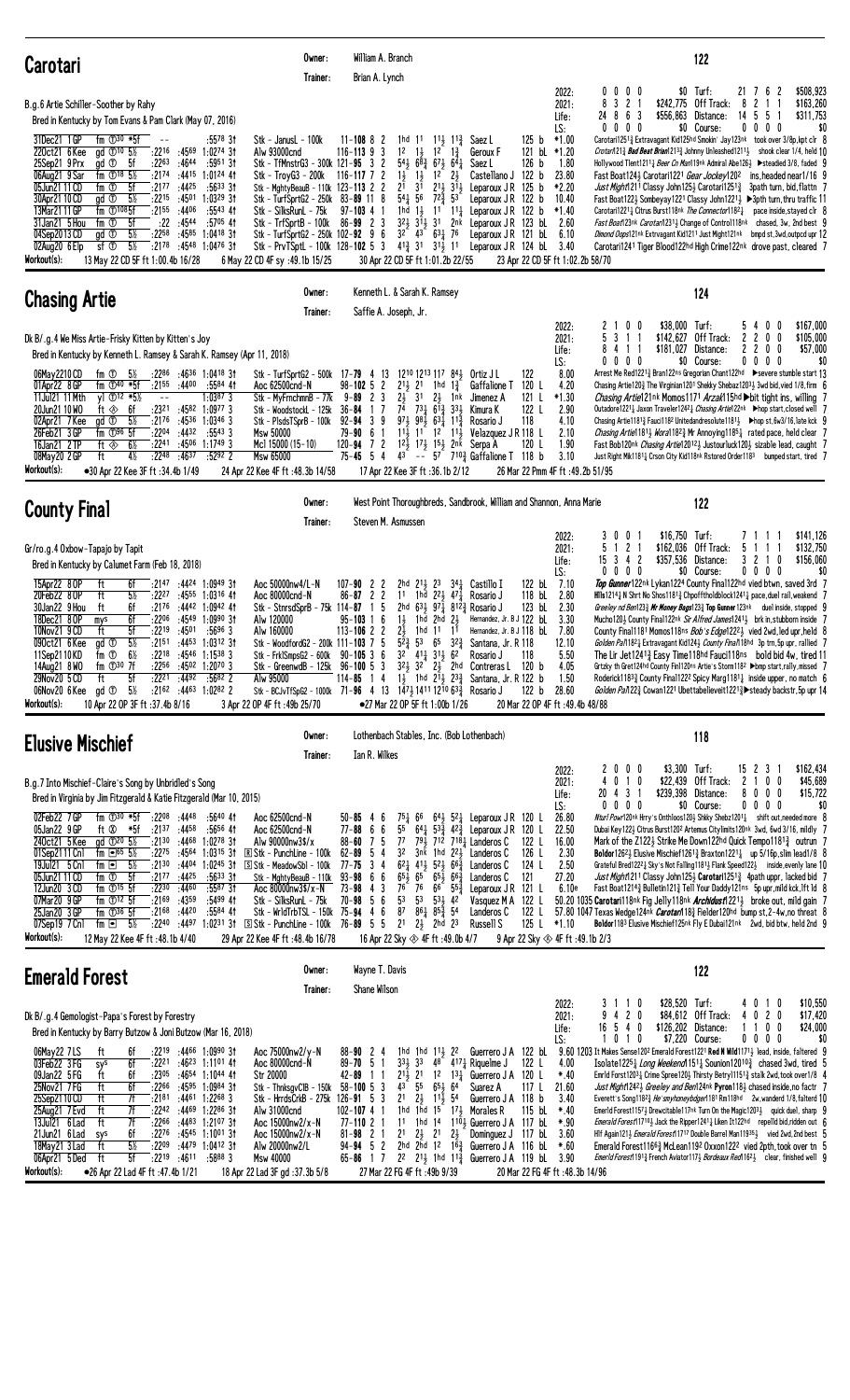| <b>Empire of Gold</b>                                                                                                                                                                                                                                                                                                                                                                                                                                                                                                                                                                                                                                                                                                                                                                                     | Owner:<br>Trainer:                                                                                                                                                                                                                                                                                                                                                                                              | Johnny Evans & Terry Eoff<br><b>Terry Eoff</b>                                                                                                                                                                                                                                                                                                                                                                                                                                                                                                                                                                                                                                                                      |                                                                                                                                                                                                                                                                                                                                                                                                 | 120                                                                                                                                                                                                                                                                                                                                                                                                                                                                                                                                                                                                                                                                                                                                                                                                                                                                                                                                                                                                                                                                                                                                                                                                                                                                                                                                                                                      |
|-----------------------------------------------------------------------------------------------------------------------------------------------------------------------------------------------------------------------------------------------------------------------------------------------------------------------------------------------------------------------------------------------------------------------------------------------------------------------------------------------------------------------------------------------------------------------------------------------------------------------------------------------------------------------------------------------------------------------------------------------------------------------------------------------------------|-----------------------------------------------------------------------------------------------------------------------------------------------------------------------------------------------------------------------------------------------------------------------------------------------------------------------------------------------------------------------------------------------------------------|---------------------------------------------------------------------------------------------------------------------------------------------------------------------------------------------------------------------------------------------------------------------------------------------------------------------------------------------------------------------------------------------------------------------------------------------------------------------------------------------------------------------------------------------------------------------------------------------------------------------------------------------------------------------------------------------------------------------|-------------------------------------------------------------------------------------------------------------------------------------------------------------------------------------------------------------------------------------------------------------------------------------------------------------------------------------------------------------------------------------------------|------------------------------------------------------------------------------------------------------------------------------------------------------------------------------------------------------------------------------------------------------------------------------------------------------------------------------------------------------------------------------------------------------------------------------------------------------------------------------------------------------------------------------------------------------------------------------------------------------------------------------------------------------------------------------------------------------------------------------------------------------------------------------------------------------------------------------------------------------------------------------------------------------------------------------------------------------------------------------------------------------------------------------------------------------------------------------------------------------------------------------------------------------------------------------------------------------------------------------------------------------------------------------------------------------------------------------------------------------------------------------------------|
| B.h.5 Goldencents-Empire Diva by Empire Maker<br>Bred in Kentucky by W C Racing (Feb 14, 2017)<br>:2219<br>:4466 1:0990 31<br>06May22 7LS<br>ft<br>6f<br>16Apr22 11 OP<br>6f<br>$:21^{61}$ $:44^{51}$ $1:09^{09}$ 41<br>sys<br>6f<br>200ct21 5RP<br>ft<br>:2178<br>:4437 1:0986 3†<br>:2198 :4429 1:0979 31<br>26Sep2110RP<br>6f<br>ft<br>04Sep21 8RP<br>ft<br>6f<br>$:22^{48}$ $:45^{12}$ 1:0888 31<br>ft<br>03Jul21 8 Prm<br>6f<br>:2144<br>:4335<br>$6\%$<br>:2248<br>:4540 1:1705 31<br>20Jun21 9LS<br>ft<br>6f<br>29May 2110 CD<br>ft<br>:2153<br>$:4497$ 1:0965 41<br>ft<br>6f<br>$:2147$ $:4434$ 1:0913 41<br>30Apr21 9 OP<br>ft<br>6f<br>10Apr21 11 OP<br>$:2192$ $:4535$ 1:0962 41<br>Workout(s):<br>●6 Apr 22 Hou 5F ft 1:00.2b 1/5                                                             | Aoc 75000nw2/y-N<br>Stk - CtF1tSpHG3 - 500k 108-96<br>Alw 40000<br>Stk - DMVanceB - 150k 91-93<br>Alw 40000<br>$1:0814$ 31<br>Stk - IowaSpntB - 100k 90-94 4<br>Alw 45000nw2\$/y<br>Stk - AristidesL - 150k<br>Aoc 100000cnd-N<br>Stk - CtFltSpHG3 - 500k 88-105 5 3<br>•29 Mar 22 Hou 5F ft 1:01.2b 1/7                                                                                                        | $84 - 83$ 4 2<br>$3\frac{1}{2}$<br>3nk 31, 551<br>2<br>2hd $2^{11}$ $2^{4}$<br>-4<br>$92 - 98$ 2 2<br>2hd<br>$1\frac{1}{2}$<br>2hd<br>4<br>3nk<br>11<br>11<br>$\mathbf{1}$<br>11<br>$\frac{21}{35}$<br>70-112 1 3<br>$1\frac{1}{2}$<br>$4\overline{3}$<br>$3\overline{3}$<br>2<br>1hd 1hd 1hd $37\frac{1}{4}$<br>$108 - 84$ 3 1<br>$42\frac{1}{2}$ 42<br>$82 - 87$ 5 3<br>$2\frac{1}{2}$ 1hd $13\frac{1}{2}$ 11 $\frac{1}{2}$<br>$105 - 104$ 1 1<br>19 Mar 22 Hou 4F ft :53.2b 81/86                                                                                                                                                                                                                                | Eramia R E<br>120 L<br>$56\frac{3}{7}$<br>119L<br>Eramia R E<br>Vazquez R A<br>122 L<br>$11\frac{1}{2}$<br>46<br>Risenhoover S 124 L<br>Risenhoover S 122 L<br>21<br>48<br>123 B<br>Birzer A<br>124<br>Cabrera D<br>$5^2$ $7^4$<br>120<br>Cabrera D<br>118 L<br>Cabrera D<br>$5^{2}\frac{1}{2}$ 41 $\frac{1}{4}$ 31 33 $\frac{1}{2}$ Cabrera D<br>117 L                                         | \$16,083<br>Turf:<br>10<br>$\mathbf 0$<br>\$3,731<br>2022:<br>2<br>0<br>$0\quad 0$<br>$2$ 1 2<br>8<br>\$167,239<br>Off Track:<br>0<br>\$39,758<br>2021:<br>3<br>23<br>6<br>\$442,695<br>$\mathbf{2}$<br>\$24,551<br>55<br>Distance:<br>0<br>Life:<br>201<br>\$54,213 Course:<br>$0\,0\,0\,0$<br>\$0<br>5<br>LS:<br>2.10 1200 It Mkes Sense1202 Emerald Forest1221 Red N Wild1171 $\frac{1}{2}$ stalked, 3W, gave way 9<br>28.40<br>Jcki's Wrrior123½ Ltsgtlucky1171 <i>ChipofftheoIdblock</i> 1171½<br>dueled, gradual fade f<br>$*1.00$ 1194 Empire of Gold12213 Mr Money Bgs1241 It Makes Sense1206<br>dueled, 2w, driving 4<br>3.50 1178 Grely nd Bn120 <sup>21</sup> , Mr Mny Bgs122 <sup>13</sup> Long Rng Toddy118 <sup>13</sup> vied inside, faltered 9<br>2.70 1184 Greeley and Ben1241 Empire of Gold122ns Direct Dia11245 <sub>4</sub> pace 2w, held place [<br>4.80<br>Special Reserve12323 Quick Tempo11441 Mojo Man1231 chased 4 wide, no bid 5<br>*.90 1202 Fvorb1 Outcom12011 Scrt Courir1246 Empire of Gold124nk dueled,rail, weakened 6<br>3.00<br><i>Bango</i> 118} Long Range Toddy118} Sir Alfred James1201} ▶bmpd st, in tight str 10<br>*.90<br>Empire of Gold11814 Engage1182 Royal Daaher12424 vied inside, clear {<br>20.60<br>C Z Rocket122 <sup>2</sup> Whitmore12313 <i>Empire of Gold</i> 117nk 5w 1/4, bid, held show 7<br>12 Mar 22 Hou 3F ft : 39b 20/25 |
| <b>Excess Magic</b>                                                                                                                                                                                                                                                                                                                                                                                                                                                                                                                                                                                                                                                                                                                                                                                       | Owner:<br>Trainer:                                                                                                                                                                                                                                                                                                                                                                                              | William T. Reed<br>W. Bret Calhoun                                                                                                                                                                                                                                                                                                                                                                                                                                                                                                                                                                                                                                                                                  |                                                                                                                                                                                                                                                                                                                                                                                                 | 122                                                                                                                                                                                                                                                                                                                                                                                                                                                                                                                                                                                                                                                                                                                                                                                                                                                                                                                                                                                                                                                                                                                                                                                                                                                                                                                                                                                      |
| Dk B/.c.4 Magician (IRE)-Exchanted by Exchange Rate<br>Bred in Kentucky by William T. Reed (Feb 02, 2018)<br>07May22 7LS<br>fm ①<br>-5f<br>:2188 :4512<br>19Mar22 9 FG<br>fm $\oplus$ 27 *5½<br>$: 23^{07}$ $: 47^{78}$ 1:0524 41<br>22Jan2212 FG<br>$1\%$<br>$:4863$ 1:1303 1:4345 41<br>gd ①<br>:4976<br>27Dec21 7FG<br>fm ①<br>1m<br>$:22^{60}$ :46 <sup>25</sup> 1:0464 31<br>26Nov21 8 FG<br>fm $\mathbb{D}^7$<br>*5½<br>27Feb21 9FG<br>fm $\mathbb{O}^8$<br>*1¼<br>$:4930$ 1:1401<br>:4694 1:1217 1:3689 3<br>31Jan21 7 Hou<br>fm ①<br>1m<br>fm $\textcircled{15}$ *7%<br>03Jan21 4FG<br>$:25^{29}$<br>:4889<br>07Nov20 2RP<br>fm $\Phi$ <sup>18</sup> 7 <sup>%</sup><br>:2382 :4810 1:3144 2<br>19Sep20 6RP<br>6f<br>:2171 :4508 1:1148 2<br>ft<br>Workout(s):<br>30 Apr 22 LS 4F ft : 49.1b 17/53 | :5733 31<br>Aoc 75000nw2/6m-N<br>Aoc 80000cnd<br>Stk - CBradleyL - 100k<br>$1:3808$ 3<br>Stk - WoodchpprL - 75k<br>Aoc 40000nw2\$/x-N<br>1:45053<br>Stk - BlackGoldB - 75k<br>Stk - TXTrfMleB - 200k 110-94<br>$1:31^{66}3$<br>Aoc 50000nw2/L-N<br><b>Msw 29000</b><br><b>Msw 29000</b><br>23 Apr 22 LS 4F ft: 50.0b 30/108                                                                                     | 84<br>$84\frac{1}{4}$ 32<br>76-90<br>9<br>64<br>$86\frac{3}{4}$<br>3 <sup>3</sup><br>$80 - 105$ 2 7<br>$63\frac{1}{2}$ $62\frac{1}{2}$ $74\frac{1}{2}$<br>$96 - 86 = 5$<br>$2^{1\bar{1}}$ $2^{1\bar{2}}$<br>$81 - 97$ 7<br>$1\frac{1}{2}$<br>$8\overline{\overline{3}}\overline{4}$ $9\overline{\overline{5}}\overline{4}$ $4\overline{3}\overline{4}$ $11$<br>$68 - 89$<br>5<br>10<br>72-79<br>$53\frac{1}{2}$ 64<br>53<br>3<br>$74\frac{3}{4}$<br>$3\;\;51\frac{1}{4}\;\;41\frac{1}{4}\;\;5\frac{3}{4}$<br>3nk<br>32<br>32<br>$1\frac{1}{2}$<br>92-87<br>3<br>-3<br>$1\overline{2}$<br>$52\frac{1}{2}$ 52<br>$79 - 77$ 9 6<br>$3^{11/2}$ 21<br>$85 - 59$ 6 4<br>3 <sup>1</sup><br>15 Apr 22 LS 4F ft : 48.4b 8/59 | 122 L<br>Luzzi L J<br>$1\frac{1}{2}$<br>$2^{11}$<br>Beschizza A<br>120 L<br>910 8121 Gutierrez R<br>122 L<br>$12\frac{1}{2}$ $11\frac{1}{2}$<br>117 L<br>Gutierrez R<br>118 L<br>Gutierrez R<br>68<br>118 L<br>Mena M<br>117 $L$<br>2ns<br>Mena M<br>14<br>119L<br>Mena M<br>16<br>119 L<br>Wade L<br>$34\frac{1}{4}$ Wade L<br>120 L                                                           | \$32,460<br>\$193,506<br>Turf:<br>10 <sub>5</sub><br>3<br>2022:<br>3<br>0<br>0<br>3<br>10<br>\$138,050<br>Off Track:<br>$\mathbf 0$<br>0<br>\$1,000<br>2021:<br>0<br>-1<br>2<br>\$27,460<br>Life:<br>11 5<br>3<br>\$196,631<br>Distance:<br>$\overline{1}$<br>0<br>-1<br>1100<br>\$21,660 Course:<br>100<br>\$21,660<br>LS:<br>*.90 1001 Excess Magic 1223 Archidust 12031 Bob's Bad Boy 12013 off slow, up at wire 9<br>8.80<br>Bound for Nowhr1201 <sub>4</sub> Excss Mgic120nk Gry Attempt120ns rail rally, up plc 1/16 8<br>9.00<br>Forty Under118hd Halo Again122} Two Emmys1244 2w btw, 3-4p1/4, falterd 10<br>*2.30<br>Excess Magic11713 Point Me By1224 Rightandjust1161 press 2wd, drew off upr 7<br>4.70<br>Excss Mgc1181 A Song for Arch118} Hgh Limit Room120} 2w, splt 4w3/16, ins bid 11<br>*2.60<br><i>Royal Prince</i> 18ns Dyn 0 Mite 1181 <sub>4</sub> Palazzi 1221 <sub>4</sub> jost led 7/16, bmpd6w 1/4 8<br>2.10<br>Palazzi115ns Excess Magic117nk Dyn 0 Mite11713 settled, 3w, led late 10<br>7.80<br>Excess Magic1194 Invincibility1193 Royal Prince1192 2p, ask1/4, rally, drivng 6<br>*1.30<br>973 <i>Excess Magic</i> 19 <sup>6</sup> Holy Vow 1191 <sup>3</sup> Stasis 119 <sup>2</sup> stalked, 2w, driving 9<br>4.10<br>972 Spotted Bull1192 Tpped to the Mx11921 Excess Mgic1201<br>pressed 2w, faltered 12<br>7 Apr 22 Hou 4F ft: 52.4b 18/18            |
| <b>Hail State</b>                                                                                                                                                                                                                                                                                                                                                                                                                                                                                                                                                                                                                                                                                                                                                                                         | Owner:<br>Trainer:                                                                                                                                                                                                                                                                                                                                                                                              | World War IV Racing<br>Allen Landry                                                                                                                                                                                                                                                                                                                                                                                                                                                                                                                                                                                                                                                                                 |                                                                                                                                                                                                                                                                                                                                                                                                 | 120                                                                                                                                                                                                                                                                                                                                                                                                                                                                                                                                                                                                                                                                                                                                                                                                                                                                                                                                                                                                                                                                                                                                                                                                                                                                                                                                                                                      |
| B.g.5 Quality Road-Lady o' War by Leestown<br>Bred in Louisiana by World War IV Racing (Apr 07, 2017)<br>22Apr22 8 Evd<br>ft<br>7f<br>$:22^{30}$ $:45^{08}$ 1:2330 41<br>26Mar22 6 FG<br>fm <sup>①</sup><br>$5\%$<br>05Feb22 7Ded<br>ft<br>5f<br>:2247<br>:4600<br>ft<br>:2316 :4760 1:2086 41<br>$6\%$<br>12Jan22 7Ded<br>ft<br>6f<br>11Dec2110FG<br>5f<br>:2249 :4640<br>11Nov21 8Ded mys<br>$:22^{33}$ $:45^{55}$<br>15Sep21 8 Evd<br>sys ®<br>5f<br>$:21^{20}$ :4431<br>fm $\overline{O}^{20}$ *5f<br>13Aug21 7 Evd<br>24Jul21 8 Evd<br>5f<br>$:22^{26}$ $:45^{36}$<br>ft<br>fm $\mathbb{O}^{20}$ *5f<br>$:21^{65}$ $:45^{24}$<br>02Jul21 2 Evd<br>Workout(s):<br>15 Apr 22 Evd 4F ft :51b 17/29                                                                                                      | S Alw 28000nw4/L<br>:2231 :4571 1:0378 31 SStk - CostaRsngB - 75k<br>:5860 41<br>$S$ Stk - PremSprtB - 100 $k$<br>S Alw 40000nw4/L<br>:2158 :4453 1:0991 31 SStk - LaSprintB - 100k 78-89 3 6<br>$:5952$ 31<br>S Aoc 30000cnd-N<br>$:5732$ 31 S Alw 35500<br>:5639.31<br>Aoc 25000nw2/x-N<br>:5781 31<br>$\Box$ Aoc 50000cnd-N<br>:5695 31<br>ි Alw 29000nw3/L<br>19 Mar 22 Evd 5F ft 1:01.3b 6/20              | $86 - 75$ 8<br>$5^{11}$ $5^{12}$<br>2<br>$74\frac{1}{2}$<br>$7^{4}$<br>$97 - 89$<br>9<br>3<br>$77\frac{1}{4}$<br>15<br>$73\frac{3}{4}$ $75\frac{1}{4}$ 681<br>$55 - 82$<br>$99 - 73$<br>$1\;1$<br>1hd $41\frac{1}{2}$ $43$<br>$95\frac{1}{4} 66^-$<br>66<br>$75 - 86$<br>$5^{11}$<br>6<br>-5<br>$6^{13}$<br>2 <sup>1</sup><br>3 <sup>2</sup><br>3 <sup>1</sup><br>35<br>5<br>$57 - 75$<br>3<br>$4^{13}$ 3 <sup>3</sup><br>2 <sup>3</sup><br>3 3<br>$86 - 83$<br>$59 - 84$ 5 3<br>43 42 54 42 <sup>3</sup> / <sub>4</sub><br>2 <sup>1</sup><br>1hd 1 <sup>2</sup> 14 $\frac{1}{4}$<br>$75 - 81 = 61$<br>4 Dec 21 Ded 4F ft :51.2b 28/65                                                                              | $69\frac{1}{4}$<br>120 bL 2.80<br>631<br>Stokes J<br>119 bL 37.20<br>451<br>Stokes J<br>58<br>116 bL 9.10<br>Stokes J<br>$35+$<br>118 bL *2.30<br>Stokes J<br>120 bL 49.60<br>$45\frac{1}{4}$<br>Stokes J<br>$2^{1\frac{3}{4}}$<br>120 bL<br>Stokes J<br>$47\frac{3}{4}$<br>Stokes J<br>120 bL 7.70<br>$2^{2}$<br>117 bL 2.60<br>Stokes J<br>123 bL 5.20<br>Stokes J<br>120 bL 3.50<br>Stokes J | \$28,700<br>0 <sub>1</sub><br>\$11,900 Turf:<br>2022:<br>40<br>3<br>$\overline{1}$<br>0<br>241<br>\$86,010<br>Off Track:<br>020<br>\$19,330<br>11<br>3<br>2021:<br>$17 \t3 \t4 \t2$<br>\$118.910 Distance:<br>$10 \t2 \t4$<br>\$80,490<br>Life:<br>$0\ 0\ 0\ 0$<br>\$0 Course:<br>$0\ 0\ 0\ 0$<br>\$0<br>LS:<br>Jax Man120 <sup>2</sup> / <sub>2</sub> Venn1201 <sub>4</sub> Father Goose1201 <sub>4</sub> in middle, even try 9<br>Ynkee Seven1212 Bertie's Galaxy 11923 Alterana1193 bmp, 4w, 7p1/4, denid shw 12<br>Bertie's Galaxy 11831 Wild Bert1181 Black Sword 182 never a factor 7<br>Doctor Leo1232 Venn11831 Hail State1181<br>speed, no late kick 8<br>Monte Mn118 <sup>3</sup> Bertie's Galaxy124 <sup>4</sup> > Sir Wellington121hd ins, 2w1/8, missed show 10<br>3.90<br>Pickens12013 Hail State1203 Luke's Cajun Star120ns no match, held place $9$<br>Violent Ways1203 <i>Wild Bert</i> 1203 <sub>4</sub> May Hour1231 forward 3w, weakened<br>Spectrolite12021 Hail State1171 X Clown1171 slight steady 3/8<br>Wild Bert120 $\frac{3}{2}$ Monte Man120hd X Clown120 <sup>2</sup> 4-5w into lane, empty $\frac{1}{2}$<br>Hail State 120 <sup>4</sup> <i>ather Goose</i> 118hd Saturday's Gold 120 <sup>3</sup> <i>b</i> strongly clear late 6<br>14 Oct 21 Ded 4F ft: 51b 25/50                                                                                         |
| <b>Hedaresthedevil</b>                                                                                                                                                                                                                                                                                                                                                                                                                                                                                                                                                                                                                                                                                                                                                                                    | Owner:<br>Trainer:                                                                                                                                                                                                                                                                                                                                                                                              | Caroline J. Dodwell<br>Caroline Dodwell                                                                                                                                                                                                                                                                                                                                                                                                                                                                                                                                                                                                                                                                             |                                                                                                                                                                                                                                                                                                                                                                                                 | 118                                                                                                                                                                                                                                                                                                                                                                                                                                                                                                                                                                                                                                                                                                                                                                                                                                                                                                                                                                                                                                                                                                                                                                                                                                                                                                                                                                                      |
| Ch.g.3 Tapiture-Queen Cumulus by Sky Mesa<br>Bred in Texas by Keith I. Asmussen, KDE Equine LLC & LeeAckerly (Feb 26, 2019)<br>140ct21 8RP<br>ft<br>:2251<br>:4621 1:1266 2<br>6f<br>29Sep21 6RP<br>fm $\oplus$ 10 *7½<br>:2458<br>:5014 1:3435 2<br>21Aug21 7RP<br>ft<br>5f<br>:2272:4684<br>$5\%$<br>10Jul21 10LS<br>ft<br>$:22^{14}$ $:45^{66}$ 1:0502 2<br>5f<br>:2326<br>:4716<br>ft<br>14Jun21 6LS<br>Workout(s):<br>•17 May 22 LS 4F ft: 48.1b 1/5                                                                                                                                                                                                                                                                                                                                                 | Mcl 25000<br>Msw 33000<br>:5961 2<br>Msw 33000<br><b>A Stk - TexTBFutB - 100k 50-40 11 8</b><br>:59612<br><u>ි Msw 40800</u><br>11 May 22 LS 4F ft :51.0b 7/13                                                                                                                                                                                                                                                  | $10^{7}$ $_{4}^{1}$ 10 <sup>9</sup> 8 <sup>8</sup><br>$17 - 48$ 5 9<br>$12---17$<br>$44 - 43$ 8 7<br>891 98<br>$9 - 46$ 3 7<br>2 May 22 Lad 3F ft: 37b 2/10                                                                                                                                                                                                                                                                                                                                                                                                                                                                                                                                                         | $86\frac{1}{2}$ Tohill K S<br>119 <sub>b</sub><br>$88\frac{1}{2}$ 97 915 930 <sub>3</sub> Risenhoover S 120 b<br>$86\frac{1}{2}$ 76 $\frac{3}{4}$ Quinonez L S 120<br>$96\frac{1}{4}$ $87\frac{1}{2}$ $71\overline{6}$ $615\frac{1}{2}$ Eramia R E<br>118<br>$65\frac{1}{4}$ 75 $\frac{1}{2}$ 67 $\frac{3}{4}$ 26 $\frac{3}{4}$ Contreras A<br>118                                              | \$85<br>\$0 Turf:<br>$0\ 0\ 0$<br>1000<br>2022:<br>0<br>5<br>0 1 0<br>\$8,375 Off Track:<br>$0\ 0\ 0\ 0$<br>\$0<br>2021:<br>0 1 0<br>\$8,375 Distance:<br>\$8,205<br>20<br>10<br>Life:<br>5<br>0 1 0<br>\$8,120 Course:<br>$0\,0\,0\,0$<br>\$0<br>LS:<br>2<br>Castle Doctrine1193 Richard's Tx Bling1193 Knighted11913 mild rally, no threat 10<br>16.20<br>11.70 1137 Chrome King1193 Revenir11911 Shotgun Up1193<br>outrun 9<br>5.20 1134 Briar1201 <sub>4</sub> Malibu Thunder1201 <sub>4</sub> Turnsandconditions1202 <sub>4</sub> 3w turn, no menace 9<br>86.90 1109 Tengo Mis Ppeles11813 Sprky Hle1183 Stn's Mircle Mn11843 passed tiring rivals 12<br>15.30 1124 Royal Tap1186½ Hedaresthedevil118hd Linc's Boy1181 ▶bumped st, wide rally 7<br>23 Apr 22 Lad 3F ft : 39.4b 28/32                                                                                                                                                                                                                                                                                                                                                                                                                                                                                                                                                                                                |
| <b>Highland Ghost</b>                                                                                                                                                                                                                                                                                                                                                                                                                                                                                                                                                                                                                                                                                                                                                                                     | Owner:<br>Trainer:                                                                                                                                                                                                                                                                                                                                                                                              | <b>Highland Yard LLC</b><br>0. J. Jauregui                                                                                                                                                                                                                                                                                                                                                                                                                                                                                                                                                                                                                                                                          |                                                                                                                                                                                                                                                                                                                                                                                                 | 122                                                                                                                                                                                                                                                                                                                                                                                                                                                                                                                                                                                                                                                                                                                                                                                                                                                                                                                                                                                                                                                                                                                                                                                                                                                                                                                                                                                      |
| Ch.c.3 Shaman Ghost-Wee Highland Lass by Include<br>Bred in California by Highland Yard, LLC (Mar 30, 2019)<br>:4868 1:1270 1:3728 3<br>01May22 5 GG<br>fm ① 1m<br>18Mar22 9 SA<br>fm $\mathbb{D}^{30}$ 6f<br>$:22^{62}$ $:45^{50}$ 1:0940 3<br>18Feb22 8 GG<br>ft ◈<br>5½<br>$:2149$ $:4492$ $1:0354$ 3<br>$1\frac{1}{6}$<br>15Jan22 3 SA<br>ft<br>$:4801$ 1:1352 1:4699 3<br>5%<br>31Dec21 5 GG<br>$:21^{63}$ $:45^{57}$ 1:0429 2<br>ft ⊗<br>fm <sup>①</sup><br>5f<br>:2142:4529<br>11Dec21 6 GG<br>13Nov21 7 GG<br>6f<br>$:22^{58}$ $:45^{53}$ 1:1151 2<br>ft ⊗<br>06Nov21 4 GG<br>ft Ø<br>:4826 1:1315 1:3898 2<br>1m<br>10Jul21 8 Pln<br>$5\%$<br>ft<br>$:2155$ $:4566$ 1:0440 2<br>5f<br>$:2354$ $:4790$ $:5973$ 2<br>19Jun21 4 Pln<br>ft<br>Workout(s):                                            | S Stk - S1kySu1vnB - 75k 76-89 4 21<br>Aoc 100000nw1\$/x<br>Aoc 50000nw1\$/x-N<br>$\boxed{\text{S}}$ Stk - CalCupDbyB - 200k<br>Aoc 50000nw1\$/x-N<br>$:5747$ 2<br>Aoc 50000nw1\$/x<br>Stk - GldnNuggtB - 50k 71-62 4 2<br>Aoc $50000 \text{nw} 1$ \$/x-N<br><b>Msw 26000</b><br>15 May 22 GG $\otimes$ 5F ft 1:02.2h 35/60 24 Apr 22 GG $\otimes$ 5F ft 1:01.4h 33/72 16 Apr 22 GG $\otimes$ 5F ft :59.3h 5/70 | 2 <sup>1</sup><br>2}<br>2 <sup>1</sup><br>$2^{1}$<br>3 <sup>1</sup><br>$81 - 95$ 6 1<br>$1\frac{1}{2}$<br>$105 - 88$ 4 1<br>$1\frac{1}{2}$<br>$1\;\;1\frac{1}{2}$<br>$1\overline{1}$<br>$2\frac{1}{2}$<br>80-4<br>$2\frac{1}{2}$<br>$99 - 85$ 7 2<br>$2\frac{1}{2}$<br>$2\frac{1}{2}$ $2\frac{1}{2}$<br>$3\frac{1}{2}$ $3\frac{1}{3}$<br>$77 - 78$ 4 1<br>83-72 5 3 <sup>1</sup> / <sub>2</sub> 4 <sup>2</sup> / <sub>2</sub> 5 <sup>4</sup><br>36<br>Stk - EvrttNevnB - 75k 106-65 1 3 31 $\frac{1}{2}$ 41 $\frac{3}{4}$ 53<br>$30 - 54$ 5 1                                                                                                                                                                       | 1hd 2ns Antongeorgi III W 120<br>$3^{2}$<br>Cedillo A<br>122 L<br>$11\frac{1}{2}$ $12\frac{1}{2}$<br>Antongeorgi III W 124 L<br>410<br>$644\frac{3}{4}$ Prat F<br>124<br>1hd 12<br>Antongeorgi III W 118<br>1hd 2ns Antongeorgi III W 118<br>$4^4$ $4^3$<br>Rivera S<br>122<br>$37\frac{1}{4}$<br>120<br>Rivera S<br>$66\frac{3}{7}$<br>121<br>Orozco I<br>120<br>11 11 11 13 Frey K            | \$53,944 Turf:<br>\$33,824<br>21<br>2022:<br>30<br>41<br>-1-1<br>7 2 2 1<br>$0\ 0\ 0\ 0$<br>\$69,506 Off Track:<br>\$0<br>2021:<br>$11$ 3 3 2<br>\$123,450 Distance:<br>3 1 2 0<br>\$36,140<br>Life:<br>$0\quad 0\quad 0$<br>\$0 Course:<br>$0\,0\,0\,0$<br>\$0<br>LS:<br>0<br>2.10 1024 Roy1 'n Rndo120ns Highlnd Ghost1201 $\frac{1}{4}$ Wors Rd Snchz1201 $\frac{1}{4}$ stlkd, all out, nailed 5<br>15.90 1000 Bochombo1221 3 Smgglr's Run1221 3 Hghlnd Ghost122ns > brushed 3/16, bid 3deep {<br>4.40 1014 Highland Ghost12421 Mob Boss120hd Tizlightning12231 hustled, kicked clear 7<br>11.60 1028 Fst Drw Munnings124nk Stright Up G12431 Finneus12417 headed 3/8, tired, eased 6<br>12.50 1026 Highlnd Ghost1182 Cowboy Chrli12021 Tolonisito120hd<br>prssd 2w, wore down foe 7<br>36.40 1040 Lov'em N Leve'em118ns Highlnd Ghost118} Unrptured120} prss 2w, game, nailed 8<br>13.00 1006 Dr Pescado1223 Stanford Bay1223 C'Mon Man1222 $\frac{3}{4}$ chsd 4w, no late kick 5<br>11.50 999 Il Cpitno 1201 As Amtter of Fct11961 Highland Ghost12011 stlk 3w, no late rally 7<br>31.80<br>Thirsty Always12043 Drinking Again1203 Hijo Galante1201 chsd 2w, weakened 9<br>*.80<br>Highland Ghost12033 Crystal Bandit12031 Stay Lit1203 pace, 3w, drew clear 5<br>10 Apr 22 GG $\otimes$ 7F ft 1:29h 1/1                                                                            |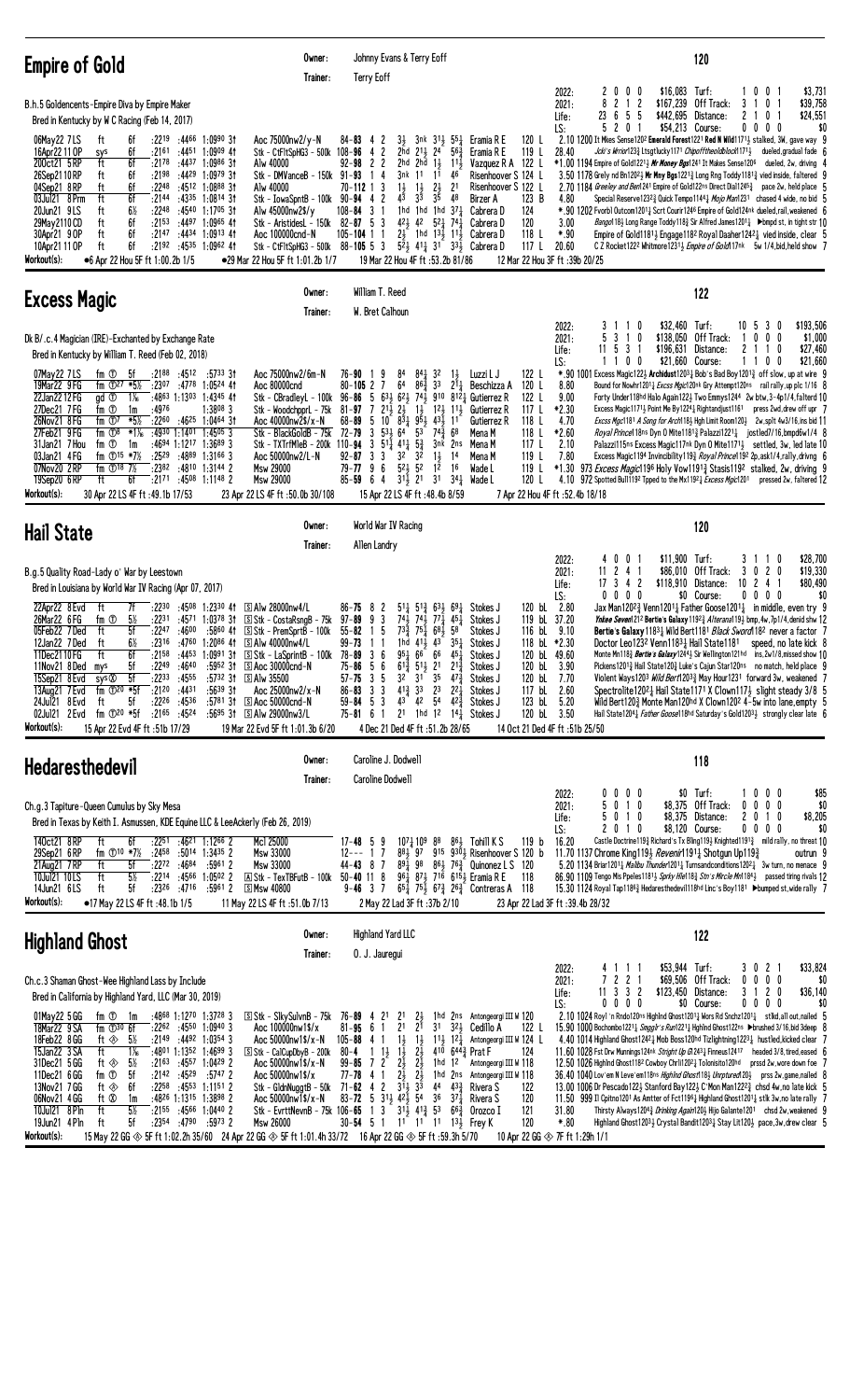| <b>Hollis</b>                                                                                                                                                                                                                                                                                                                                                                                                                                                                                                                                                                                                                                                                                                                                                                                                                                                                                                                                                                                                                                                                                                                                                                                                                                                                                                                                                    | Owner:<br>Trainer: | WSS Racing, LLC and 4 G Racing, LLC<br>John Alexander Ortiz                                                                                                                                                                                                                                                                                                                                                                                                          |                                                                                                                                                                                                                                                                                                                                                                                                                                                            |                                                                                                                                                                                                                                                                                                                                                  |                                                                                                                                                                                                                                        | 124                                                                                                                                                                                                                                                                                                                                                                                                                                                                                                                                                                                                                                                                                                                                                                                                                                                                                                                                                                                                                                                                                                                                                                                                                |
|------------------------------------------------------------------------------------------------------------------------------------------------------------------------------------------------------------------------------------------------------------------------------------------------------------------------------------------------------------------------------------------------------------------------------------------------------------------------------------------------------------------------------------------------------------------------------------------------------------------------------------------------------------------------------------------------------------------------------------------------------------------------------------------------------------------------------------------------------------------------------------------------------------------------------------------------------------------------------------------------------------------------------------------------------------------------------------------------------------------------------------------------------------------------------------------------------------------------------------------------------------------------------------------------------------------------------------------------------------------|--------------------|----------------------------------------------------------------------------------------------------------------------------------------------------------------------------------------------------------------------------------------------------------------------------------------------------------------------------------------------------------------------------------------------------------------------------------------------------------------------|------------------------------------------------------------------------------------------------------------------------------------------------------------------------------------------------------------------------------------------------------------------------------------------------------------------------------------------------------------------------------------------------------------------------------------------------------------|--------------------------------------------------------------------------------------------------------------------------------------------------------------------------------------------------------------------------------------------------------------------------------------------------------------------------------------------------|----------------------------------------------------------------------------------------------------------------------------------------------------------------------------------------------------------------------------------------|--------------------------------------------------------------------------------------------------------------------------------------------------------------------------------------------------------------------------------------------------------------------------------------------------------------------------------------------------------------------------------------------------------------------------------------------------------------------------------------------------------------------------------------------------------------------------------------------------------------------------------------------------------------------------------------------------------------------------------------------------------------------------------------------------------------------------------------------------------------------------------------------------------------------------------------------------------------------------------------------------------------------------------------------------------------------------------------------------------------------------------------------------------------------------------------------------------------------|
| B.g.7 Street Sense-Miss Inclined by Pulpit<br>Bred in Kentucky by Mueller Thoroughbred Stable, LTD. (Feb 13, 2015)                                                                                                                                                                                                                                                                                                                                                                                                                                                                                                                                                                                                                                                                                                                                                                                                                                                                                                                                                                                                                                                                                                                                                                                                                                               |                    |                                                                                                                                                                                                                                                                                                                                                                                                                                                                      |                                                                                                                                                                                                                                                                                                                                                                                                                                                            |                                                                                                                                                                                                                                                                                                                                                  | \$75,100<br>0<br>2022:<br>3<br>-1<br>0<br>8<br>3 2 0<br>\$191,191<br>2021:<br>-5<br>\$495,433<br>25 10<br>Life:<br>$0\ 0\ 0\ 0$<br>LS:                                                                                                 | Turf:<br>\$98,176<br>72<br>0 <sub>1</sub><br>Off Track:<br>5<br>2 <sub>0</sub><br>\$91,326<br>\$91,550<br>Distance:<br>5<br>$\mathbf{2}$<br>0<br>$0\quad 0\quad 0$<br>\$0 Course:<br>\$0<br>0                                                                                                                                                                                                                                                                                                                                                                                                                                                                                                                                                                                                                                                                                                                                                                                                                                                                                                                                                                                                                      |
| 6f<br>:2181<br>:4507 1:0942 41<br>19Mar22 70P<br>ft<br>20Feb22 8 OP<br>5%<br>ft<br>:2227<br>:4555 1:0316 41<br>Aoc 80000cnd-N<br>6f<br>ft<br>:2190<br>:4560<br>1:10 <sup>50</sup> 4t<br>29Jan22 10 OP<br>ft<br>$5\%$<br>:2181<br>:4499<br>10Dec21 80P<br>1:02 <sup>17</sup> 3t<br>Aoc 80000cnd-N<br>04Sep21 4 Elp<br>ft<br>6f<br>:2187<br>:4450<br>$1:0942$ 3t<br>Aoc 50000cnd-N<br>:2235<br>4½<br>:4606<br>:5245 31<br>07Aug21 4 Mnr<br>ft<br>Stk – WVCharmCpB – 75 $k$ 88–95<br>5f<br>:2192<br>:4395<br>:5530 31<br>15May 2110 Pim<br>fm ①<br>5½<br>:2191<br>$1:0365$ 41<br>22Apr21 8 OP<br>ft<br>:4508<br>Aoc 80000nw1\$/3mx-N 104-102 2<br>5%<br>gd <sup>T</sup><br>:2142:4460<br>1:02 <sup>19</sup> 3t<br>Stk - ShakrtwnG2 - 200k 109-83 3<br>03Apr21 8Kee<br>11Mar21 80P<br>6f<br>:2191<br>:4481 1:0891 41<br>ft<br>Aoc 100000cnd-N<br>Workout(s):<br>9 May 22 CD 4F ft: 49.1b 16/29<br>14 May 22 CD 4F ft: 49b 41/86                                                                                                                                                                                                                                                                                                                                                                                                                                      |                    | Stk - WhitmoreG3 - 200k 103-102 9 3<br>2 <sup>1</sup><br>$79 - 105$ 7 1<br>Stk - KingCottnL - 150k 103-94 1 2<br>$21\frac{1}{2}$<br>$93 - 1186$<br>$93 - 88$ 2 4<br>2 <sup>3</sup><br>3 <sup>1</sup><br>74<br>$32\frac{1}{2}$<br>Stk - TurfSprntL - 100k 91-89 5 2<br>$\overline{c}$<br>-5<br>$93 - 103$ 7 3                                                                                                                                                         | $1hd$ $1hd$ $1hd$ $43$<br>$12\frac{1}{2}$ $14\frac{1}{4}$<br>2hd<br>56j<br>$31\frac{1}{2}$ 52 $\frac{1}{4}$ 68<br>21<br>$1^2$ $1^4$<br>$2^{11}$ <sub>2</sub> 22<br>$54\overline{1}$<br>1hd 2hd<br>$\sim$ $-$<br>54<br>$68\frac{1}{2}$ 78<br>$2h\bar{d}$ $2\frac{1}{2}$<br>74} 74 <sub>4</sub> 74 <sub>4</sub> 1212 <sub>3</sub> Saez G<br>2hd 1hd 2hd $231$ , Cabrera D<br>1 May 22 CD 4F my :50.2b 30/42                                                  | Santana, Jr. R 121 L<br>Santana, Jr. R 121 L<br>Santana, Jr. R 122 L<br>Santana, Jr. R 120 L<br>Bejarano R<br>122 L<br>124 L<br>Gutierrez R<br>124 L<br>Ortiz, Jr. I<br>2hd 1hd Cabrera D<br>124 L<br>124<br>124 L                                                                                                                               | *2.50<br>$*1.00$<br>2.20<br>4.60<br>$*1.50$<br>2.50<br>4.60<br>3.20<br>24.50<br>4.80<br>24 Apr 22 CD 4F ft :50.3b 52/58                                                                                                                | Bob's Edge1241 Tulane Tryst12113 Greeley and Ben119nk with pace, weakened 9<br>Holls12141 No Shrt No Shos11813 Chipofftholdblock12411 press, duel, kicked clr 7<br><i>Bob's Edge</i> 1192 <sup>3</sup> <i>Home Base</i> 1181 <sup>1</sup> Seven Nation Army1162 <sup>1</sup> shifted out, empty 8<br>Hollis1204} Nashville1203 $\frac{1}{4}$ Mr. Jagermeister1202 $\frac{1}{4}$ stalked, clear, record 6<br>Long Weekend12213 Haunt1223 Impressed122hd 2p upper, bid, weakend 5<br>Williston Way119hd Hollis12413 Primal Destiny120hd led late, grabbed wire 9<br>Firecrow122nk The Critical Way12211 Completed Pass12411 > ins, steadied 1/4 13<br>Hollis124hd Awesome Anywhere1181 Drena's Star1241 came out1/16, brush, nod 8<br>Bound for Nowhre122ns Imprimis1243 The Critic1 Wy124ns chased ins, empty str 12<br>Strike Power12033 Hollis12413 Tough Love120nk dueled, no match late 7                                                                                                                                                                                                                                                                                                                       |
| Men of Kyle                                                                                                                                                                                                                                                                                                                                                                                                                                                                                                                                                                                                                                                                                                                                                                                                                                                                                                                                                                                                                                                                                                                                                                                                                                                                                                                                                      | Owner:<br>Trainer: | Salli Foushee<br>Paul Duhon                                                                                                                                                                                                                                                                                                                                                                                                                                          |                                                                                                                                                                                                                                                                                                                                                                                                                                                            |                                                                                                                                                                                                                                                                                                                                                  |                                                                                                                                                                                                                                        | 120                                                                                                                                                                                                                                                                                                                                                                                                                                                                                                                                                                                                                                                                                                                                                                                                                                                                                                                                                                                                                                                                                                                                                                                                                |
| B.g.6 Wimbledon-Naughty N Pg by Malabar Gold<br>Bred in Texas by Gigem Racing LLC (Mar 18, 2016)<br>17Mar22 6 Hou<br>ft Ø<br>-5f<br>:2187:4494<br>:5756 41<br>Aoc 37500nw2/x<br>fm $\mathbb{O}^{18}$ 5f<br>11Feb22 5 Hou<br>:2189<br>:4561<br>:5772 41<br>$\boxed{5}$ Aoc 30000nw2/x<br>22Jan22 5 Hou<br>fm $\mathbb{O}^{18}$ 5f<br>:2193<br>:4530<br>$:5732$ 41<br>Aoc 37500nw2/x<br>:2196 :4567<br>21Aug21 5 RP<br>fm $\mathbb{D}^{10}$ *5f<br>:5734 31<br>Alw 36300cnd<br>fm $\mathbb{O}^{10}$ 1m<br>:4962 1:1283<br>$1:3612$ 3t<br>S Stk - Assault - 75k<br>10Jul21 11 LS<br>27Jun21 2LS<br>fm $\overline{O}$ 5f<br>$:22^{07}$ $:44^{42}$<br>$:5596$ 31<br>S Alw 46800<br>05Jun21 1LS<br>gd 120 5f<br>:2201 :4458<br>$:56^{25}31$<br>Clm 30000<br>fm $\mathbb{D}^{20}$ 1m<br>:4818 1:1260<br>$1:3653$ 3t<br>22May21 6LS<br><b>SAN 39000</b><br>fm ①<br>5f<br>:2188<br>:4473<br>$:5665$ 31<br>Clm 20000<br>06May21 5LS<br>6f<br>:2209<br>24Apr21 9LS<br>ft<br>:4504 1:1031 31<br>$\boxed{S}$ Aoc 12500 (15-12.5)nw1/x 91-81 10 3<br>Workout(s):<br>5 Mar 22 Hou 4F ft :51.3b 54/76<br>18 May 22 LS 4F ft :51.1b 11/12                                                                                                                                                                                                                                         |                    | 76<br>$64 - 78$ 5<br>$6^{2}$ <sup>1</sup><br>$60 - 68$<br>9<br>$\overline{c}$<br>71-74<br>6<br>$5^{11}$<br>6<br>$34 - 91$ 3<br>7<br>$31\frac{1}{2}$ $31\frac{1}{2}$ $41\frac{3}{2}$<br>8<br>44-83<br>5<br>$4^{2}$<br>$81 - 97$<br>2<br>$66 - 90 = 5$<br>$75\frac{3}{7}$<br>6<br>34<br>33<br>$76 - 88 = 5$<br>$74 - 87$ 2 7<br>3 Jan 22 Hou 4F ft :52.1b 5/6                                                                                                          | 78<br>$57\frac{1}{2}$ 48 $\frac{1}{4}$ Diego IV<br>$6^{2}$ <sup>1</sup><br>$73\frac{1}{4}$ 63 $\frac{3}{4}$<br>$31\frac{1}{2}$<br>54<br>661<br>$67 \quad 66\frac{3}{4}$<br>411, 121<br>$5^{3}$ <sup>1</sup> / <sub>2</sub><br>$53\frac{1}{2}$<br>321<br>3 <sup>1</sup><br>$21\frac{1}{2}$<br>$55\frac{1}{2}$ 57 44<br>$31\frac{1}{2}$ 411 1hd<br>$54\frac{1}{2}$ $64\frac{1}{2}$ $64\frac{1}{2}$ $61\frac{3}{2}$<br>$10^{13}_{4}$ 97 $1^{10}$ 561 Diego IV | 119 fL 14.50<br>Alvarez J L<br>119 fL<br>Eramia R E<br>120 fL<br>Hamilton W<br>124 fL<br>D 121 fL<br>Goncalves<br>124 fL<br>Eramia R E<br>Eramia R E<br>Eramia R E<br>124 fL<br>Diego I V<br>22 Dec 21 Hou 4F ft :51b 17/35                                                                                                                      | \$2,648<br>0 <sub>0</sub><br>2022:<br>3<br>$\mathbf 0$<br>\$91,389<br>11<br>41<br>0<br>2021:<br>\$137,915<br>27<br>733<br>Life:<br>14 2 3 2<br>LS:<br>4.00<br>$*2.60$                                                                  | Turf:<br>\$86,520<br>133<br>21<br>Off Track:<br>5<br>200<br>\$33,836<br>Distance:<br>8<br>\$35,368<br>10<br>\$61,213 Course:<br>3 0 1 0<br>\$10,942<br>Good Scout11911 Super Brady11941 J C's Nightcap12021 2w turn, mild rally 7<br>Lt's Go Almo11911 Bobby Brinkly1201 Arysclstic Mn119nk inside, shuffled back 9<br>Let's Go Alamo11911 Viatorem11911 Picknngrinn120nk chased, 3w, gave way 7<br>7.40 1128 Men of Kyle12421 Sedaris120hd Wake Up Call1203 settled, 5w, driving 7<br>23.90 1114 Kenai Bob121 $\frac{3}{4}$ Mr Money Bags119 $\frac{1}{2}$ Sunlit Song124 $\frac{3}{4}$ 4w3/4,3w1/2,no kick 8<br>7.60 1123 Mr Mony Bgs12413 Men of Kyle1242 $\frac{3}{4}$ J C's Nightcp1247 rail3/8, bid4w, 2nd best 5<br>124 fL 12.90 1115 J C's Nightcp1201 <sub>2</sub> Royl Bertrndo120 <sub>2</sub> About Our Time124 <sup>2</sup> came4w, belatedly 8<br>13.80 1104 Men of Kyle124hd Moojab Jr1242 Easter Snap1241 3 wide move, driving 6<br>122 fL 26.90 1095 Xy Speed 20} Royal Bertrando124ns Snow Man1201 ▶lacked racing room 1/8 7<br>122 $fL$ 28.80 1113 <i>Algebra</i> 124 <sub>2</sub> <i>Shifty Henry</i> 124 <sup>nk</sup> Good Judgment 124 <sup>23</sup> <sub>4</sub> came 5 wide, belatedly 12 |
| Mr Money Bags                                                                                                                                                                                                                                                                                                                                                                                                                                                                                                                                                                                                                                                                                                                                                                                                                                                                                                                                                                                                                                                                                                                                                                                                                                                                                                                                                    | Owner:<br>Trainer: | Erma Cobb<br>Jaylan Clary                                                                                                                                                                                                                                                                                                                                                                                                                                            |                                                                                                                                                                                                                                                                                                                                                                                                                                                            |                                                                                                                                                                                                                                                                                                                                                  |                                                                                                                                                                                                                                        | 124                                                                                                                                                                                                                                                                                                                                                                                                                                                                                                                                                                                                                                                                                                                                                                                                                                                                                                                                                                                                                                                                                                                                                                                                                |
| Gr/ro.g.6 Silver City-Miss Photogenic by You and I<br>Bred in Texas by Roy W. Cobb (Apr 14, 2016)<br>29Apr22 3LS<br>:2289<br>:4568<br>1:10 <sup>83</sup> 31<br><b>SAW 39000</b><br>ft<br>6f<br>6f<br>:4503 1:1018 41<br>$S$ Stk - Spirit Of Tx - 100k 78-97 5 2<br>26Mar22 3 Hou<br>ft<br>:2229<br>19Feb22 6 Hou<br>ft<br>7f<br>:2311<br>:4562 1:2440 41<br>S Stk - HTown - 75k<br>30Jan22 9 Hou<br>ft<br>6f<br>:2176<br>$:4442$ 1:0942 41<br>:4421 1:0845 31<br>ft<br>6f<br>:2215<br>Stk - ZiaSprintB - $75k$ 61-91 1<br>$23Nov21$ 5 Zia<br>Alw 40000<br>:2178<br>:44 <sup>37</sup> 1:09 <sup>86</sup> 3†<br>6f<br>200 Ct21 5 RP<br>tt<br>ft<br>6f<br>:2198<br>$:44^{29}$ 1:0979 31<br>Stk - DMVanceB - 150k<br>26Sep2110RP<br>7f<br>1:24 <sup>85</sup> 31<br>S Stk - GCFATxBrd - 23k<br>28Aug 21 10 Gil<br>$-$<br>ft<br>$:4962$ 1:1283 1:3612 31<br>10Jul21 11LS<br>fm $\mathbb{D}^{10}$ 1m<br>S Stk - Assault - 75k<br>27Jun21 2LS<br>fm ①<br>5f<br>:2207 :4442<br>:5596 31<br>S Alw 46800<br>Workout(s):<br>18 Mar 22 Hou 4F ft :52.2b 17/19<br>21 Apr 22 LS 4F ft :50.4b 35/52                                                                                                                                                                                                                                                                              |                    | $56 - 85$<br>21<br>3 <sup>1</sup><br>$31\frac{1}{2}$<br>$86 - 100$ 7 1<br>Stk - StnrsdSprB - 75k 112-114 7 2<br>4nk $3\frac{1}{2}$<br>- 5<br>$93 - 95$<br>1 1<br>77-10162<br>49-88 5 2hd 1hd 1hd 1hd $2\frac{3}{4}$                                                                                                                                                                                                                                                  | $3\frac{1}{2}$<br>13<br>11<br>3nk<br>$1\frac{1}{2}$ $12\frac{3}{4}$<br>3 <sup>1</sup><br>$2\frac{3}{4}$<br>2hd $1^2$<br>$31 \quad 2^{1}$<br>$21\frac{1}{2}$<br>1hd 1hd $2\frac{1}{2}$<br>$5^2\frac{1}{4}$ 32<br>11 Mar 22 Hou 4F ft :51.3b 25/30                                                                                                                                                                                                           | 2hd 1hd 2nk ValdezJiminez E 124 fL<br>ValdezJiminez E 123 fL<br>ValdezJiminez E 123 fL<br>ValdezJiminez E 123 fL<br>ValdezJiminez E 123 fL<br>Eramia R E<br>124 fL<br>$3^3$ $2^2$ Eramia R E<br>122 fL<br>---101 1 4 1 <sup>1</sup> 1 <sup>1</sup> 1 <sup>4</sup> 1 <sup>4</sup> 1 <sup>5</sup> ValdezJiminez E 128 fL<br>ValdezJiminez E 119 fL | 42<br>$\mathbf{2}$<br>2022:<br>0<br>$3\quad 4$<br>0<br>2021:<br>8<br>27 13<br>74<br>Life:<br>6 2 3 0<br>LS:<br>*.10 1135 Algebra122nk Mr Money Bags124<br>*.05<br>$*.80$<br>5.50<br>$*.40$<br>$*.60$<br>22 Jan 22 Hou 4F ft :51b 39/88 | \$124,000 Turf:<br>\$53,806<br>2 <sub>1</sub><br>5<br>-1<br>$0\quad 0\quad 0\quad 0$<br>\$157,814 Off Track:<br>\$0<br>\$55,572<br>\$698,376 Distance:<br>3 2<br>$\pmb{0}$<br>\$28,080<br>\$107,214 Course:<br>1 1 0 0<br>ridden 3/8.2wd.missed 2<br>Mr Money Bgs1233 K C Tiz Moro1182 2 Crbon Stryker1231 2 vied 3w, strong rally 7<br>Mr Money Bags12323 Algebra1183 Gold Pilot1203 chased, 3w, driving 8<br>Greeley nd Ben123 <sup>3</sup> Mr Money Bgs123 <sup>3</sup> Top Gunner 123 <sup>nk</sup> rallied, 3w, hung late 9<br><b>DHMr Money Bags1232 DH</b> Competitive Idea1202 Nifty1213 <sub>3</sub> bumped, best 6<br>1.10 1120 Empir of Gold12213 Mr Money Bgs1241 It Mkes Sense1206 duel inside, weakened 4<br>7.90 1109 Grely nd Bn12023 Mr Mny Bgs12213 Long Rng Toddy11813 rallied, 2w, 2nd best 9<br>Mr Mony Bgs12853 Don't Blm Dexter12873 Shotsoft128hd hop well ridden easily 4<br>5.10 1117 Kenai Bob1213 Mr Money Bags1193 Sunlit Song1243 vied inside, outfinishd 8<br>95-101 3 1 2hd 13 11 113 ValdezJiminez E 124 fL *.60 1124 Mr Money Bgs12413 Men of Kyle 1242 3 J C's Nightcp1247 dueled, bid3w, driving 5                                                                             |
| Mr. Hustle                                                                                                                                                                                                                                                                                                                                                                                                                                                                                                                                                                                                                                                                                                                                                                                                                                                                                                                                                                                                                                                                                                                                                                                                                                                                                                                                                       | Owner:<br>Trainer: | Paradise Farms Corp.<br>Michael J. Maker                                                                                                                                                                                                                                                                                                                                                                                                                             |                                                                                                                                                                                                                                                                                                                                                                                                                                                            |                                                                                                                                                                                                                                                                                                                                                  |                                                                                                                                                                                                                                        | 118                                                                                                                                                                                                                                                                                                                                                                                                                                                                                                                                                                                                                                                                                                                                                                                                                                                                                                                                                                                                                                                                                                                                                                                                                |
| Dk B/.g.5 Declaration of War-Ready Ready Ready by More Than Ready<br>Bred in Kentucky by V. Gail Ray (Jan 27, 2017)<br>24Apr22 7 Kee fm ①<br>$5\%$ :2142 :4409 1:0163 41<br>Alw 130000cnd<br>09Mar22 8 FG<br>$1^{70}$ :4636 1:1120 1:4203 41<br>gds ®<br>Aoc 40000nw2\$/x-c<br>Claimed by Paradise Farms Corp. from Sea, Nathan and Milliner, Mark for \$40,000, Cano Juan Munoz - Trainer<br>fm $\Phi$ <sup>24</sup> *1 <sup>%</sup> :49 <sup>22</sup> 1:15 <sup>55</sup> 1:47 <sup>33</sup> 41<br>14Feb22 8FG<br>Aoc 80000nw3/x-N<br>22Jan22 8 FG<br>gd <sup>①</sup><br>- 5½<br>:2252 :4569 1:0340 41<br>Stk - DFKennerB - 100k 102-96 8<br>:2248 :4607 1:0412 31<br>26Dec21 7FG<br>fm ①<br>5½<br>:4939 1:1571 1:4005 31<br>18Dec21 7FG<br>fm $\Phi^{26}$ *1m<br>Aoc 80000nw3/x<br>28Nov2111 CD<br>7f<br>:2309<br>:4607 1:2215 31<br>Aoc 80000nw3\$/x<br>ft<br>$5\%$<br>:2233<br>:46 <sup>02</sup> 1:04 <sup>93</sup> 3†<br>14Nov21 5 CD<br>Aoc 62500nw2\$/x<br>mys<br>6f<br>$:22^{81}$ $:46^{12}$ 1:1055 31<br>$Clm$ 40000- $c$<br>280ct21 4 Kee<br>ft<br>Claimed by Sea, Nathan and Milliner, Mark from Werner William K. for \$40,000, Kenneally Eddie – Trainer<br>05Sep21 5KD<br>Aoc 62500nw2/x<br>ad $\Phi^{40}$ 6 <sup>1</sup> / <sub>2</sub><br>:2281 :4722 1:1780 31<br>Workout(s):<br>•17 Apr 22 Cdt 4F ft:46b 1/16<br>8 Apr 22 Cdt 5F ft 1:00b 3/13 |                    | $97 - 10569$<br>97-92 4 53 53 $\frac{7}{2}$ 31 $\frac{7}{2}$ 44 67 $\frac{7}{4}$ Murrill M<br>118--- 3 12 12 712 732 791 Murrill M<br>2 <sup>1</sup><br>3 <sup>3</sup><br>Stk - RScherMemB - 75k 91-102 2 4<br>98-99 2 $2^{21}$ $2^{2}$ $2^{10}$ $1^{1}$<br>59-90 6 6 $5^{3}$ $4^{2}$ $4^{4}$<br>$111 - 87$ 1 2 $12\frac{1}{2}$ $11\frac{1}{2}$ $31\frac{1}{2}$ $55\frac{1}{2}$<br>72-92 3 1 2 <sup>1</sup> 3 <sup>2</sup> 3 <sup>2</sup> 2 <sup>2</sup> Beschizza A | $2\frac{1}{2}$<br>333 453* Murrill M<br>$3^{\overline{3}}$<br>$33\frac{1}{2}$ 43<br>2hd 1½<br>$2\frac{1}{2}$<br>$3^{7}\frac{3}{4}$<br>●29 Mar 22 Kee 4F ft :47.3b 1/16                                                                                                                                                                                                                                                                                     | $95\frac{3}{4}$ $86\frac{3}{4}$ $64\frac{1}{2}$ $51\frac{1}{2}$ Gaffalione T 118 bL<br>120 bL 15.80<br>120 bL 5.30<br>118 bL 35.90<br>118 bL 11.00<br>Murrill M<br>119 bL 28.80<br>Murrill M<br>120 bl 41.60<br>Talamo J<br>120 bL<br>Beschizza A<br>121 L<br>96-79 11 9 1 <sub>2</sub> 2hd 7 <sup>4</sup> 98 <sup>3</sup> Gaffalione T 121 L    | 2022:<br>$\mathbf 0$<br>40<br>0<br>21<br>2021:<br>15 3 2 2<br>Life:<br>$0\,0\,0$<br>LS:<br>0<br>7.10<br>8.50<br>7.30<br>4.70<br>22 Mar 22 Kee 4F ft :47.2b 2/13                                                                        | \$13,558 Turf:<br>\$73,434<br>9 1 1 1<br>5 1 0 1<br>\$41,586 Off Track:<br>\$60,446<br>\$31,758<br>\$178,988 Distance:<br>1100<br>\$0 Course:<br>$0\quad 0\quad 0\quad 0$<br>\$0<br>Seven Scents118nk Bullseye Beauty1163 Oceanic118hd ins, 5p1/4, tight btw1/8 12<br>Big Lke12011, Speitful Sm1203 Continental Coins12213 bmp st, 2w, 4p2nd, wander 7<br>Csh Lgstcs120hd Bmm's Boy120ns Spnsh Kngdom120hd clear, stoppd 3/8, eased 7<br>Just Might12023 Cowan11823 Strike Me Down118nk press 2wd, faded upr, PL3rd 8<br>Just Might12411 Manny Wah124hd <i>Pyron</i> 1181 <sup>3</sup> ins, 2w upr, chasd, tired 7<br>Midnight Tea Time1193 Mr. Hustle11911 Hierarchy11913 2w, bid, drft, lug in, bmp 7<br>Ebben12033 Frosted Grace1204 Mr. Hustle120hd 4p into lane, moved up 7<br>American Mandate120 $\frac{1}{2}$ Verb120 $\frac{1}{2}$ Heart Rhythm118 $\frac{3}{4}$ ins pair upr, wknd 1/8 6<br>Copper Town1212 <sup>3</sup> Mr. Hustle121nk Best of Greeley1213 came back for place 5<br>Amricnus121 <sup>nk</sup> Shck1ford's Joy1211 <sub>4</sub> Soupr Dormy1211 <sub>4</sub> disputed pace, gave in 12                                                                                                  |
| <b>Nichiren</b>                                                                                                                                                                                                                                                                                                                                                                                                                                                                                                                                                                                                                                                                                                                                                                                                                                                                                                                                                                                                                                                                                                                                                                                                                                                                                                                                                  | Owner:<br>Trainer: | George A. Sharp<br>Shawn H. Davis                                                                                                                                                                                                                                                                                                                                                                                                                                    |                                                                                                                                                                                                                                                                                                                                                                                                                                                            |                                                                                                                                                                                                                                                                                                                                                  |                                                                                                                                                                                                                                        | 118                                                                                                                                                                                                                                                                                                                                                                                                                                                                                                                                                                                                                                                                                                                                                                                                                                                                                                                                                                                                                                                                                                                                                                                                                |
| Dk B/.g.4 Idiot Proof-Edamame by Bold Executive<br>Bred in California by Neale Jensen & Harold May (Feb 25, 2018)<br>15May22 6LA<br>:53872 :52647 31<br>ft<br>1000Y nw<br>Alw 18000nw3/L<br>:53474 :52705 31<br>16Apr22 6LA<br>ft<br>1000Y nw<br>Alw 19000nw2/r/L<br>12Mar22 4LA<br>ft<br>:52657 :52657 31<br>1000Y nw<br>Alw 18000nw2/L<br>:53166 :53047 31<br>19Feb22 4LA<br>1000Y nw<br>Alw 16500nw2/L<br>ft<br>:2197 :4476 1:0887 41<br>23Jan22 5 SA<br>fm $\mathbb{D}^{20}$ 6f<br>Claimed by Sharp George A. from McCrocklin. Tom and Ye. Weila for \$25,000. Glatt Mark - Trainer<br>05Dec21 6 Lrc<br>:2218<br>:4447 1:0994 31<br>Str 50000nw2/L<br>ft<br>6f<br>$:21^{69}$ $:44^{09}$ 1:0925 31<br>S Aoc 20000nw1\$/x-N<br>300ct21 4 SA<br>ft<br>6f<br>$5\%$<br>12Sep21 4 Lrc<br>ft<br>:2186<br>$:4497$ 1:0323 31<br>Str 50000cnd<br>6f<br>ft<br>$:22^{42}$ $:45^{54}$ 1:1084 31<br>$\boxed{S}$ Aoc 20000nw1\$/x-N<br>14Aug21 9 Dmr<br>01Aug21 8Dmr<br>fm $\mathbb{O}^{18}$ 5f<br>$:22^{61}$ $:45^{89}$<br>$:5721$ 3t<br>$S$ Aoc 20000nw1\$/x-N<br>Workout(s):<br>15 Jan 22 SA 4F ft: 49h 20/46<br>8 Jan 22 SA 5F ft 1:00.3h 18/48                                                                                                                                                                                                                         |                    | ---64 1<br>4<br>$---75$ 4 1<br>$---88$ 7 1<br>$---75$ 1 2<br>Clm 25000 (25-22.5)nw2/L-c 112-83 7 1<br>$2\frac{1}{2}$<br>$89 - 79$ 3 1<br>$98 - 84 = 6$ 1<br>$91 - 93$ 4 1<br>2 <sup>1</sup><br>$75 - 88 = 5$<br>$\overline{1}$<br>$97 - 77$ 10 2                                                                                                                                                                                                                     | 12 -- 2hd 37<br>$12\frac{1}{2}$ --<br>1hd $44\frac{1}{4}$<br>$14\overline{1}$ -- $13\overline{3}$ 16<br>$11 - - 11\frac{1}{2} 2\frac{3}{4}$<br>31<br>$4^3$ $5^7\frac{1}{2}$ Prat F<br>1 <sup>1</sup> 1hd 2 <sup>1</sup> 56 <sup>3</sup> Frey K<br>2hd 1hd $11\frac{1}{2}$ 21<br>1hd $1^{\circ}$ 2 <sup>1</sup> <sup>1</sup> Frey K<br>31 31 31<br>65<br>2 Jan 22 SA 4F ft : 50.4h 72/86                                                                    | 126 bL<br>Lopez H R<br>126 bL<br>Lopez H R<br>124 bL<br>Lopez H R<br>124 bL<br>Lopez HR<br>1hd 2hd $2\frac{1}{2}$ 6 <sup>53</sup> / <sub>4</sub> Velazquez J R 124 L<br>120 L<br>122 L<br>120 L<br>Frey K<br>118 L<br>118 L<br>Cedillo A                                                                                                         | 2022:<br>5<br>111<br>020<br>2021:<br>6<br>12 2 3 1<br>Life:<br>$0\ 0\ 0\ 0$<br>LS:<br>*.90<br>8.60<br>*.50<br>$*80$<br>3.70<br>1.70<br>16.70<br>20.80<br>18 Dec 21 SA 4F ft : 48.2h 10/57                                              | \$17,087 Turf:<br>3000<br>\$1,720<br>\$24,400 Off Track:<br>$0\ 0\ 0\ 0$<br>\$0<br>\$57,687 Distance:<br>\$16,700<br>2100<br>\$0 Course:<br>$0\ 0\ 0\ 0$<br>\$0<br>Alpine Thunder1263 Runaway Wywy1263 3 Nichiren126 3 ▶ off slw, hustled, tired 4<br>Half Right126nk Midnight Special1262 Smileforme1262 cleared, overtaken 1/8 6<br>Nichiren1246 Being Blessed1242 Blackjack Betty124 → bmp st, sped off, romped 8<br>Paul Vincents Poem124½ Nichiren124½ Fun Coupons1242↓ >bp st, clr1/16, collared 6<br>3.00 1082 Muay Thai1242 Crossword1241 Inch12411 duel outside, wknd late 9<br>August Mlody124hd Chrg Csh120nk Good Vibs Only1206 ▶ brk thru gt, 3dp, 4w, wkn 5<br>3.60 1085 Letsgetlucky12231 Principe Carlo1242 Squalotoro117ns cleared, duel turn, wknd 6<br>Gates of Heaven1201 Nichiren120 <sup>2</sup> 2 Afternoon Heat117hd Pprssd, duel, drifted str 5<br>I'll Stand Taller11811 Nichiren11821 Letsgetlucky11821 bid 5/16, clear, yielded 6<br>Fly the Sky122 <sup>2</sup> <i>Star Racer</i> 122 <sup>1</sup> <i>kiding With Dino124hd</i> 3deep, 4wd, flattened 10                                                                                                                              |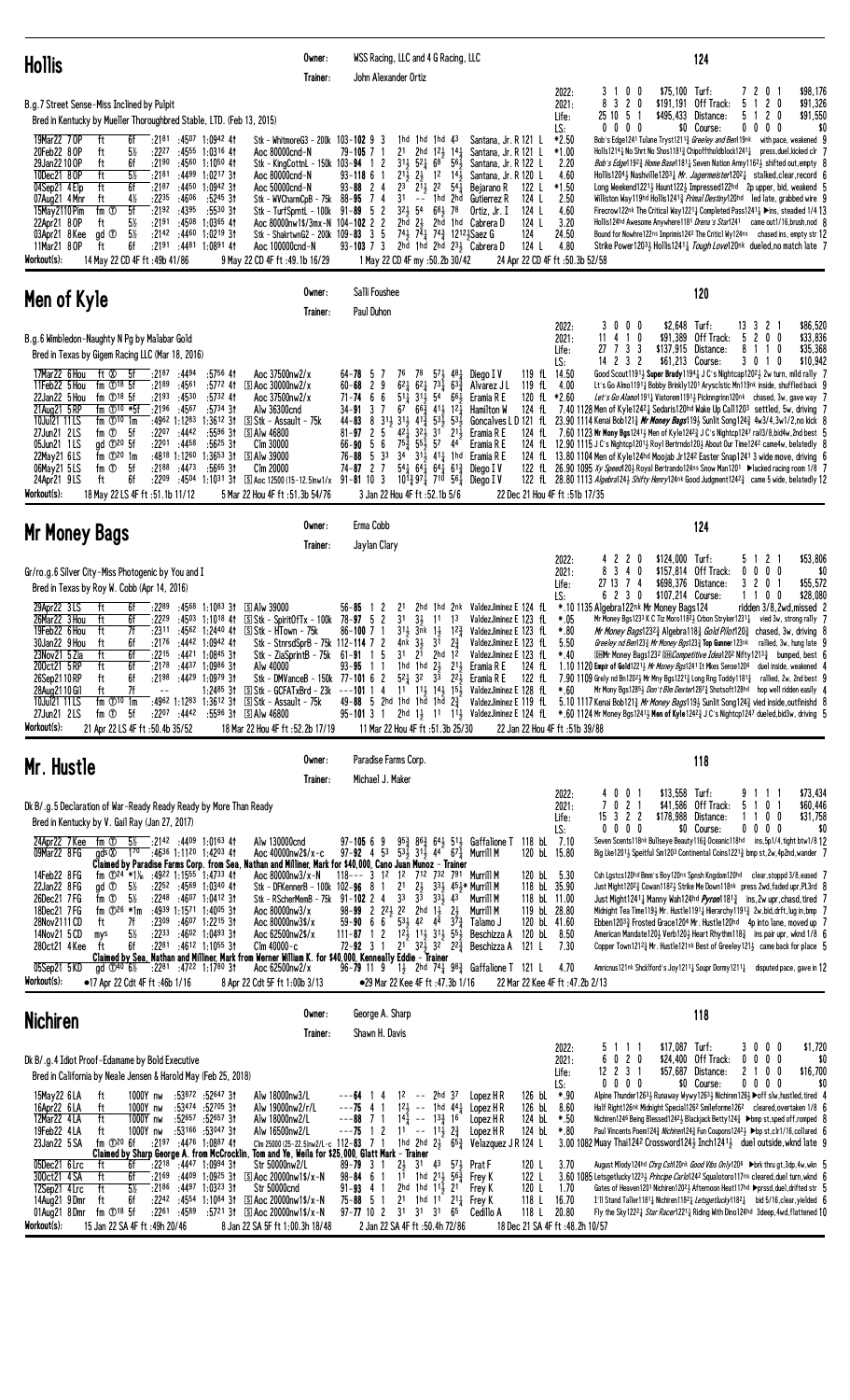| <b>Pyron</b>                                                                                                                                                                                                                                                                                                                                                                                                                                                                                                                                                                                                                                                                                                                                                                                              | Owner:<br>Trainer:                                                                                                                                                                                                                                                                                                                                                                                                           | Ken Copenhaver<br>Albert M. Stall, Jr.                                                                                                                                                                                                                                                                                                                                                                                                                                                                                                                                                                                                                                                                          |                                                                                                                                                                                                                                                                                                                                                                                                                                                       | 124                                                                                                                                                                                                                                                                                                                                                                                                                                                                                                                                                                                                                                                                                                                                                                                                                                                                                                                                                                                                                                                                                                                                                                                                                                                                                                                                                                                                                         |
|-----------------------------------------------------------------------------------------------------------------------------------------------------------------------------------------------------------------------------------------------------------------------------------------------------------------------------------------------------------------------------------------------------------------------------------------------------------------------------------------------------------------------------------------------------------------------------------------------------------------------------------------------------------------------------------------------------------------------------------------------------------------------------------------------------------|------------------------------------------------------------------------------------------------------------------------------------------------------------------------------------------------------------------------------------------------------------------------------------------------------------------------------------------------------------------------------------------------------------------------------|-----------------------------------------------------------------------------------------------------------------------------------------------------------------------------------------------------------------------------------------------------------------------------------------------------------------------------------------------------------------------------------------------------------------------------------------------------------------------------------------------------------------------------------------------------------------------------------------------------------------------------------------------------------------------------------------------------------------|-------------------------------------------------------------------------------------------------------------------------------------------------------------------------------------------------------------------------------------------------------------------------------------------------------------------------------------------------------------------------------------------------------------------------------------------------------|-----------------------------------------------------------------------------------------------------------------------------------------------------------------------------------------------------------------------------------------------------------------------------------------------------------------------------------------------------------------------------------------------------------------------------------------------------------------------------------------------------------------------------------------------------------------------------------------------------------------------------------------------------------------------------------------------------------------------------------------------------------------------------------------------------------------------------------------------------------------------------------------------------------------------------------------------------------------------------------------------------------------------------------------------------------------------------------------------------------------------------------------------------------------------------------------------------------------------------------------------------------------------------------------------------------------------------------------------------------------------------------------------------------------------------|
| Ch.h.6 Candy Ride (ARG)-Tapatia by Tapit<br>Bred in Kentucky by Winchell Thoroughbreds LLC (Apr 20, 2016)<br>:2286<br>06May 2210 CD<br>fm ①<br>5½<br>:2244<br>19Feb22 7FG<br>fm $\Phi$ <sup>12 *5</sup> %<br>26Dec21 7FG<br>$fm$ $\overline{0}$<br>$5\%$<br>$:22^{48}$ $:46^{07}$ 1:0412 31<br>ft<br>:2266<br>25Nov21 7 FG<br>6f<br>:4595<br>:2209<br>300ct21 6 Kee<br>$6\%$<br>sys<br>030ct21 9 CD<br>7f<br>:2284<br>sys<br>6f<br>:2201<br>23Jan21 7 SA<br>ft<br>$6\frac{1}{2}$<br>:2258<br>08Nov20 8Dmr<br>ad<br>160ct20 7 SA<br>6f<br>$:22^{04}$ $:44^{64}$ 1:0888 31<br>ft<br>ft<br>6f<br>:2209<br>15Aug2010 Dmr<br>Workout(s):<br>24 Apr 22 CD 4F ft: 49b 29/58                                                                                                                                      | :4636 1:0418 3†<br>Stk - TurfSprtG2 - 500k<br>:4637 1:0460 41<br>Stk - ColPowerB - 100k<br>Stk - RScherMemB - 75k<br>1:0984 31<br>Stk - ThnksgyClB - 150k<br>$:4479$ 1:1637 3t<br>Aoc 80000cnd-N<br>:4567 1:2288 31<br>Aoc 80000nw3\$/x-N<br>:4452 1:0898 41<br>Stk - PlsVrdsG3 - 200k<br>$:46^{23}$ 1:1743 31<br>Aoc 100000cnd-N<br>Aoc 62500nw2\$/x-N<br>:4498 1:0953 31<br>Str 50000nw3/L<br>17 Apr 22 CD 4F ft: 48b 4/52 | 1311 1323 1340 1391 Prat F<br>$13--9$ 9<br>$82 - 107$ 5<br>- 7<br>$43\frac{1}{2}31\frac{1}{4}$<br>$81 - 106$ 5 5<br>76<br>55<br>76<br>$37 - 103$ 2 4<br>$53\frac{1}{2}$ $53\frac{1}{2}$<br>$90 - 107$ 1 6<br>$2^{2}$<br>$31\overline{3}$<br>$88 - 95 6 2$<br>$3\frac{1}{2}$<br>2hd<br>$43 - 103$ 1 8<br>$87\frac{3}{4}$ $87\frac{1}{2}$ $78\frac{1}{2}$<br>$75\frac{1}{2}$ $53\frac{1}{2}$ $42\frac{1}{2}$ $31\frac{1}{2}$<br>$59 - 104$ 8 7<br>59<br>$45\frac{1}{2}32\frac{1}{2}11\frac{1}{2}$<br>$33 - 110$ 2 5<br>$63\frac{3}{4}$ $31\frac{1}{2}$ $2\frac{1}{2}$ 1nk Prat F<br>$65 - 10267$<br>9 Apr 22 CD 4F ft :48.3b 18/77                                                                                | 2022:<br>2021:<br>Life:<br>LS:<br>122<br>14.20<br>118 L<br>19.70<br>Carroll D<br>118 L<br>19.90<br>Carroll D<br>$3^{2^{3}}$<br>118L<br>12.80<br>Carroll D<br>$5^{2}$<br>3.00<br>121 L<br>Mena M<br>$24\frac{1}{4}$<br>121 L<br>9.30<br>Mena M<br>36<br>120<br>Rispoli U<br>122 L<br>4.00<br>Rispoli U<br>122 L<br>Prat F<br>123L<br>$*.60$<br>25 Mar 22 FG 4F ft :50.2b 30/36                                                                         | 0 <sub>0</sub><br>\$65,000 Turf:<br>6<br>0<br>-2<br>\$89,622<br>2<br>$0 \t1 \t3$<br>5<br>\$77,400<br>Off Track:<br>5<br>1<br>\$101,050<br>-1<br>525<br>Distance:<br>$0\quad 0\quad 0\quad 0$<br>\$0<br>19<br>\$360,925<br>\$0<br>$0\,0\,0\,0$<br>$0\,0\,0$<br>\$0 Course:<br>0<br>Arrest Me Red12213 Bran122ns Gregorian Chant122hd showed little, eased 13<br>Pyron118} Just Might122nk Gray Attempt118} 7wd upr, surged late, up 7<br>Just Might12411 Manny Wah124hd <i>Pyron</i> 1181 <sup>3</sup> saved grnd, denied plac 7<br>Just Might12423 Greeley and Ben124nk Pyron1183 5w1/4, rally, miss place 7<br>No Shirt No Shoes1213 Top Seed12113 Bon Raison121nk 3-5p1/4, grind, flattend 8<br>Necker Island 2141 Pyron 121ns Pneumatic 12131 3wd, bid btw3/8, yielded 9<br>3.70 1138 Wildman Jack1224 3 Shashashakemeup12013 Pyron120nk inside, angled out 3/16 8<br>Independence Hall11811 P R Radio Star120hd Pyron1221 4wide turn, late bid 8<br>2.80 1094 Pyron1221} Kneedeepinsnow122} Grinning Tiger1241} > stumbled, ins, angld out 6<br>Pyron123nk Emera1d Magic12323 Tobacco Road1233 bid outside, driving 9                                                                                                                                                                                                                                                                                                   |
| <b>Rebel Posse</b>                                                                                                                                                                                                                                                                                                                                                                                                                                                                                                                                                                                                                                                                                                                                                                                        | Owner:<br>Trainer:                                                                                                                                                                                                                                                                                                                                                                                                           | CJ Thoroughbreds, Mike Renfro and Francis Hartman<br>Matt Hebert                                                                                                                                                                                                                                                                                                                                                                                                                                                                                                                                                                                                                                                |                                                                                                                                                                                                                                                                                                                                                                                                                                                       | 120                                                                                                                                                                                                                                                                                                                                                                                                                                                                                                                                                                                                                                                                                                                                                                                                                                                                                                                                                                                                                                                                                                                                                                                                                                                                                                                                                                                                                         |
| B.c.4 Caleb's Posse-War Kill by War Chant<br>Bred in Kentucky by Pillar Property Services Inc (Mar 28, 2018)<br>fm $\mathbb{D}^{20}$ 5f<br>:21 <sup>66</sup> :44 <sup>22</sup><br>13May22 5 LS<br>15Jul21 8 Sar<br>ad $\Phi$ <sup>12</sup> 5 <sup>%</sup><br>:2192<br>:2218 :4489<br>06Jun21 10 LS<br>fm $\mathbb{D}^{20}$ 5f<br>30Apr21 5LS<br>mys $\otimes$ 5f<br>$:22^{21}$ $:45^{63}$<br>04Mar21 5 Hou<br>fm $\mathbb{O}^{18}$ 5f<br>:2187:4546<br>:2303<br>28Jan21 6 Hou<br>ft<br>6½<br>:4673<br>5f<br>:2245<br>21Jul20 1LS<br>ft<br>:4583<br>Workout(s):<br>8 May 22 LS 3F ft : 36.2b 16/53                                                                                                                                                                                                         | :5643 31<br>Alw 34500cnd<br>:4488 1:0299 3<br>Stk - QuikCallG3 - 120k<br>$:5661$ 31<br>Alw 34000nw1/x<br>$:5864$ 3<br>Alw 34000nw1/L/x<br>:5744 3<br>Msw 38000<br>$1:1793$ 3<br>Msw 36000<br>Msw 40120<br>$:5896$ 2<br>1 May 22 LS 4F ft: 50.0bg 32/61                                                                                                                                                                       | $90 - 93$ 3 4<br>42<br>5 <sup>2</sup><br>$43 - 47\frac{1}{2}$<br>99-79<br>54<br>$41\frac{3}{4}$ $41\frac{3}{4}$ $41\frac{7}{4}$ $12\frac{1}{4}$<br>$86 - 94$ 2 2<br>11<br>$1\frac{1}{2}$<br>1hd<br>$88 - 77$<br>4<br>$6^{13}$ $4^{11}$<br>$3\frac{1}{2}$<br>74<br>$64 - 83$<br>54<br>$71 - 54$<br>2<br>2hd $41\frac{1}{2}$<br>$\frac{1}{2}$<br>12-38 6 12 108 911 913 411<br>24 Apr 22 LS 4F ft :50.4b 23/39                                                                                                                                                                                                                                                                                                    | 2022:<br>2021:<br>Life:<br>LS:<br>$42\frac{1}{2}$ $32\frac{1}{2}$ $31\frac{1}{4}$ Alvarez JL<br>120 L<br>493<br>120<br>Gutierrez R<br>17.70<br>121 L<br>Gutierrez R<br>$2\frac{1}{2}$<br>119 L<br>Gutierrez R<br>$1^{1}$<br>122 L<br>Gutierrez R<br>18.20<br>616<br>122 L<br>10.30<br>Wethey Jr. F<br>Luzzi L J<br>119 L<br>5.40<br>16 Apr 22 LS 4F ft :50.3b 63/109                                                                                  | 0 <sub>1</sub><br>\$3,762 Turf:<br>42<br>0<br>\$53,742<br>0<br>\$13,960<br>2 1 0<br>\$56,840 Off Track:<br>$\mathbf{2}$<br>0<br>10<br>5<br>2<br>\$62,967<br>5<br>$\overline{c}$<br>\$55,667<br>Distance:<br>1<br>$1 \quad 1$<br>\$33,107 Course:<br>\$23,982<br>4111<br>210<br>2.80 1124 Super Brady12011 Tough Charlie120hd Rebel Posse1202 chased, bid, up for 3rd 8<br>Golden Pa11243 Omaha City120½ <i>Jaxon Traveler</i> 1226½ chased 2-3w, weakened 6<br>4.70 1106 Rbel Posse1212 $\frac{1}{4}$ Super Brdy124hd Cpt. St. Jcques1241 $\frac{1}{4}$ rail1/4, swung5w, clear 8<br>5.80 1125 Chiller 1193 Rebel Posse1192 Breaking the Bank1191 rail, outfinished 7<br>Rbl Poss12211 Amnofmysttur12221 Ces Gt Dgrees1223 chased, 3w, drew away 9<br>Drivehappy1221 Vegas Guy12293 Burnz Da Boss122nk inside, gave way 9<br>Spotted Bull119hd Warlock Doc1192 Veteran's Holiday1199 ▶shut off start, 3wd 12                                                                                                                                                                                                                                                                                                                                                                                                                                                                                                                |
| <b>Red N Wild</b>                                                                                                                                                                                                                                                                                                                                                                                                                                                                                                                                                                                                                                                                                                                                                                                         | Owner:<br>Trainer:                                                                                                                                                                                                                                                                                                                                                                                                           | <b>Terry Eoff</b><br><b>Terry Eoff</b>                                                                                                                                                                                                                                                                                                                                                                                                                                                                                                                                                                                                                                                                          |                                                                                                                                                                                                                                                                                                                                                                                                                                                       | 122                                                                                                                                                                                                                                                                                                                                                                                                                                                                                                                                                                                                                                                                                                                                                                                                                                                                                                                                                                                                                                                                                                                                                                                                                                                                                                                                                                                                                         |
| Ch.c.4 Bayern-Contrasting by Distorted Humor<br>Bred in Kentucky by Lunsford & Sikura Racing, LLC (Feb 20, 2018)<br>$:22^{19}$ $:44^{66}$ 1:0990 31<br>06May22 7LS<br>ft<br>6f<br>$:22^{31}$ $:45^{30}$ 1:1040 41<br>03Mar22 8 Hou<br>ft<br>6f<br>30Jan22 9 Hou<br>ft<br>6f<br>$:2176$ $:4442$ 1:0942 41<br>15Jan22 4 Hou<br>6f<br>:2298<br>ft<br>6f<br>$:21^{70}$ $:45^{28}$ 1:1214 31<br>16Dec21 8RP<br>ft<br>5%<br>20Nov21 9RP<br>ft<br>:2233<br>$5\%$<br>290ct21 7RP<br>ft<br>:2206<br>7f<br>ft<br>$:22^{20}$ $:44^{92}$ 1:2358 31<br>29Sep21 8 RP<br>09Sep21 4RP<br>:4834 1:1273 1:3872 31<br>ft<br>1m<br>28Aug21 7RP<br>$:22^{66}$ $:46^{00}$ 1:1033 31<br>ft<br>6f<br>Workout(s):<br>30 Apr 22 LS 5F ft 1:03.2b 26/31                                                                              | Aoc 75000nw2/y<br>Aoc 50000nw2/6mx<br>Stk - StnrsdSprB - 75k<br>:4671 1:1175 41<br>Aoc 30000nw2/x-N<br>Alw 36300cnd<br>:46 <sup>28</sup> 1:05 <sup>17</sup> 3†<br>Alw 34000nw1/x<br>:45 <sup>23</sup> 1:02 <sup>67</sup> 3†<br>Alw 34000nw1/x<br>Alw 34000nw1/x<br>Alw 34000nw1/x<br>Alw 34000nw1/x<br>19 Apr 22 LS 3F ft: 39.3b 9/9                                                                                         | $73\frac{1}{2}$<br>$61 - 88$ 8 6<br>74<br>$7^{4^{3}}_{4}$<br>$75\frac{1}{2}$<br>$85\frac{1}{4}$<br>$43\frac{1}{2}$<br>6<br>46-89<br>4<br>$84\overline{1}$<br>87 <sup>2</sup><br>66<br>$85 - 94$ 4 8<br>32<br>34<br>2 <sup>2</sup><br>$63 - 95$<br>21<br>$78 - 88$ 6 5<br>36<br>36<br>2 <sup>2</sup><br>42<br>$70 - 95$<br>74<br>$1\frac{1}{2}$<br>32<br>411 311 342 414<br>$61 - 75$<br>8<br>4<br>62<br>$41\frac{1}{4}$ 2hd<br>22 47<br>97-86<br>25 Feb 22 Hou 4F ft: 50.1b 12/36                                                                                                                                                                                                                               | 2022:<br>2021:<br>Life:<br>LS:<br>Medellin E<br>33<br>$31\frac{3}{7}$<br>Manrrique F J 121 bL<br>3.00<br>791<br>Manrrique F J 120 bl 42.70<br>11<br>Manrrique F J 121 bl<br>4.00<br>$31\frac{1}{4}$<br>$14\frac{1}{2}$<br>Cabrera D<br>8 Jan 22 Hou 4F ft: 54b 83/86                                                                                                                                                                                  | 02<br>\$31,897 Turf:<br>20<br>0 <sub>0</sub><br>\$2,100<br>4<br>1 3 1<br>\$54,394 Off Track:<br>1 <sub>0</sub><br>\$12,000<br>12<br>0<br>1<br>-5<br>44<br>\$163,292<br>$0\quad0$<br>\$0<br>22<br>Distance:<br>$0\quad 0$<br>\$0<br>40<br>1 <sub>2</sub><br>\$16,509 Course:<br>$0\,0\,0\,0$<br>1175 bl. 23.10 1059 It Makes Sense1202 Emerald Forest1221 Red N Wild1171 <sub>2</sub> rallied, 4W, up show 9<br>Best of Greeley1201 <sub>4</sub> It Mkes Sense119 <sub>2</sub> Red N Wild121hd rallied, 2w, willingly 9<br>Greeley nd Ben1233 Mr Money Bags1233 Top Gunner 123nk unhurried, no threat 9<br>Red N Wild1211 Bandit Swanson11921 Old Trafford120nk settled, 2w, driving 7<br>Manrrique F J 121 bL 10.30 1064 Smuri Cause 1223 Give It Everything 1213 Red N Wild 2123 rallied, 4w, bid, hung 12<br>119 bL *1.50 1050 Red N Wild11941 Muni Muni Slew124ns Mega Bond12211 settled, 3w, driving 11<br>Vazquez R A 119 bL 3.00 1050 Mistr Mmmmm12183 Muni Muni Slw1244 Okie Stndrd12213 chased, 3w, empty late 10<br>Risenhoover S 120 bl *1.80 1036 Declined 223 Shanghai's Dream 1243 Implicator 1223 vied 4w, weakened 9<br>64-86 6 13 1hd 11 2hd 213 Risenhoover S 120 bl. 2.70 1023 Dil in for Lute12113 Red N Wild12013 Rockandahardplace1223 pace inside, tired 6<br>57-81 5 1 1} 1hd 22 24} Risenhoover S 119 bL *1.80 1024 0ld Trfford1244} Red N Wild1191 Give It Everything1212} settled, 4w, 2nd best 8 |
| <b>Running Memories</b>                                                                                                                                                                                                                                                                                                                                                                                                                                                                                                                                                                                                                                                                                                                                                                                   | Owner:<br>Trainer:                                                                                                                                                                                                                                                                                                                                                                                                           | Donald R. Dizney LLC<br>Joseph F. Orseno                                                                                                                                                                                                                                                                                                                                                                                                                                                                                                                                                                                                                                                                        |                                                                                                                                                                                                                                                                                                                                                                                                                                                       | 124                                                                                                                                                                                                                                                                                                                                                                                                                                                                                                                                                                                                                                                                                                                                                                                                                                                                                                                                                                                                                                                                                                                                                                                                                                                                                                                                                                                                                         |
| Dk B/.f.4 Bahamian Squall-Up for Grabs by First Samurai<br>Bred in Florida by Courtney L. Meagher (Apr 20, 2018)<br>:2144 :4409<br>08May22 7 GP<br>fm ① *5f<br>fm $\mathbb{D}^{30}$ *5f<br>$:22^{10}$ $:44^{70}$ $:56^{14}$ 31 E<br>09Apr22 9GP<br>18Feb22 2 GP<br>ft $\circledast$ *5% :2245 :4536 1:0371 41 $\mathbb{E}$<br>12Jan22 6 GP<br>:4452<br>ft Ø<br>*5f<br>:2156<br>04Dec21 4GP<br>fm $\mathbb{D}^{10}$ *5f<br>:2167:4385<br>fm ①<br>6½<br>:2237 :4544 1:1475 3 $\Box$<br>12Sep21 8KD<br>fm $\Phi$ <sup>24</sup> 5 <sup>1/2</sup><br>:2220 :4451 1:0250 31 $\Box$<br>14Aug2111 Mth<br>- 5½<br>10Jul21 9 Mth<br>ft Ø<br>13Jun21 5 Mth<br>fm $\Phi$ <sup>24</sup> 5 <sup>1/2</sup><br>13May21 7 GP<br>$\alpha$ d $\mathbb{D}^{24}$ 5f<br>Workout(s):<br>1 May 22 GP $\otimes$ 4F ft :50.1b 18/22 | $:5597$ 31 $E$<br>Hcp 60000<br>Aoc 62500cnd-N<br>Str 25000cnd<br>:5678 411回<br>Aoc 62500cnd-N<br>:5531 31 EIR ClmCDsfDsh -90k<br>Stk - MusicCityB - 500k 72-73 9 8<br>Stk - IncblRvngB - 102k 119-105 2 3<br>:2167 :4454 1:0307 3 E Stk - BluSprklrB - 75k 105-80 2 5<br>:2236 :4505 1:0312 31 El Alw 47500nw1/x<br>:2253 :4533 :5686 31ES Aoc 16000nw1/x-N<br>20 Mar 22 GP $\otimes$ 5F ft 1:02.1b 5/6                      | $2^{11}$ , 21 1hd $1^{12}$ , Perez E<br>$106 - 103$ 7 1<br>2hd 2hd $11\frac{1}{2}$ $23\frac{1}{2}$ Gonzalez E<br>$84 - 86$ 4 5<br>$94 - 90$ 2 2<br>$94 - 83$ 1 2<br>$2^{1}$ 31<br>$31\frac{1}{2}$ $32$<br>$7^2$ 6 <sup>5</sup><br>$81 - 86$ 4 6<br>11 <sup>1</sup> / <sub>2</sub> 11 <sup>1</sup> / <sub>2</sub> 1 <sup>1</sup> / <sub>2</sub> 1 <sup>1</sup> / <sub>2</sub> Ferrer J<br>1hd 2hd 3 <sup>3</sup> 4 <sup>7</sup> <sup>3</sup> / <sub>4</sub> Lopez P<br>$1\frac{1}{2}$ $1\frac{1}{2}$ $1\frac{1}{2}$ $1\frac{3}{4}$ Lopez P<br>$101 - 87$ 5 4<br>101-96 3 8 $3^{\overline{1}}$ 4 $\overline{1}$ 2 <sup>1</sup> 11 <sup>1</sup> / <sub>4</sub> Lebron V<br>•1 Feb 22 GP $\otimes$ 4F ft :47.0b 1/4 | 2022:<br>2021:<br>Life:<br>LS:<br>120 fL 4.50<br>122 fL *1.30<br>11 11 $1^2$ $1^3\frac{1}{4}$ Gaffalione T 120 fL 3.30<br>Hernandez R M 120 fL<br>5.30<br>$64\frac{1}{4}$ $85\frac{3}{4}$ Lanerie C J 120 fL 5.40<br>$3^{21}$ 2 <sup>1</sup> $10^{9}$ <sup>3</sup> / <sub>4</sub> 10 <sup>18</sup> Velazquez J R 120<br>17.90<br>3.50<br>Ferrer J C<br>115 L<br>*1.60<br>116 L<br>117 L<br>$*1.00$<br>120 L *2.30<br>31 Dec 21 GP 4F ft: 52.4b 97/100 | \$75,750 Turf:<br>\$172,225<br>211<br>$10 \t5 \t2 \t0$<br>9 4 1 0<br>\$129,375 Off Track:<br>1100<br>\$28,700<br>13 6 2 1<br>\$205,125 Distance:<br>8411<br>\$127,425<br>0000<br>\$0 Course:<br>$0\,0\,0\,0$<br>\$0<br>Running Memories 12013 Miss Aurmet 1251 } Palomita 1193 press 2wd, drove clear 8<br>Hony Pnts12033 Runnng Mmors12221 Trcy Ann's Lgcy1203 rail duel, clear, yield 7<br>Running Mmoris12031 Richis Gret Girn 2033 Dil to Win12253 set pace, kept to task 6<br>Ringo1120nk Richis Grt Gir112013 Running Memories120nk chase inside, evenly 2p 8<br>Pyntdemblueswy1204 Drop a Hint122hd Beantown Baby124nk 2wd turn, no rally 12<br>Tobys Heart12223 Alwayz Late1183 Risky Reward118nk forwardly, faded 11<br>Introducd1203 Running Memories1151 No Mercy Percy118hd set pace, 2nd best 7<br>$Cilla12223$ Dr B1194 Decade11811<br>$\blacktriangleright$ bumped st. duel 2w 5<br>Running Memories11731 Mumbai1222 0 Malley120nk set pace, pulled away 8<br>Running Mmoris12011 The Gret Kth123nk Silver Tunes1231 inside, guided out, kick 8                                                                                                                                                                                                                                                                                                                                                              |
| <b>Sams Time</b>                                                                                                                                                                                                                                                                                                                                                                                                                                                                                                                                                                                                                                                                                                                                                                                          | Owner:<br>Trainer:                                                                                                                                                                                                                                                                                                                                                                                                           | Duncan Hamlin<br><b>Steve Roubion</b>                                                                                                                                                                                                                                                                                                                                                                                                                                                                                                                                                                                                                                                                           |                                                                                                                                                                                                                                                                                                                                                                                                                                                       | 122                                                                                                                                                                                                                                                                                                                                                                                                                                                                                                                                                                                                                                                                                                                                                                                                                                                                                                                                                                                                                                                                                                                                                                                                                                                                                                                                                                                                                         |
| Ch.c.4 Not This Time-Soho Star by Posse<br>Bred in Kentucky by Elm Tree Farm, LLC & Danny Bockmon (Mar 30, 2018)<br>fm ① <sup>20</sup> 5f :21 <sup>68</sup> :44 <sup>69</sup> :5700 3t<br>14May22 7 LS<br>01May22 2LS<br>:2165 :4454<br>fm ①<br>- 5f<br>07Apr22 3 Hou<br>5f<br>$:22^{12}$ :4537<br>fm ①<br>5f<br>19Feb22 7Ded<br>$:22^{16}$ $:46^{26}$ $:59^{18}$ 41<br>ft<br>20Jan22 9 Hou<br>6f<br>$:22^{78}$ $:46^{03}$ 1:11 <sup>39</sup> 41<br>ft<br>06Jan22 9 Hou<br>:2383<br>ft<br>6f<br>$6\%$<br>$:22^{62}$ $:45^{61}$ 1:1587 31<br>12Jun21 7 CD<br>ft<br>$6\%$<br>23Apr21 8 Kee<br>ft<br>$:22^{25}$ $:45^{13}$ 1:16 <sup>32</sup> 3<br>Workout(s):<br>16 Apr 22 LS 4F ft: 52.3b 95/109                                                                                                           | $C$ lm 15000-c<br>Claimed by Hamlin Duncan from Cline, Jason and Russell, Jerry for \$15,000, Broberg Karl - Trainer<br>:5690 31<br>Clm 25000nw3/L<br>:5785 31<br>Clm 25000nw3/L<br>Aoc 15000cnd-N<br>Alw 37000nw2/L<br>:4851 1:1424 45<br>Msw 36000<br>Msw 100000<br>Msw 79000<br>17 Dec 21 Ded 4F ft: 50.1bg 14/49                                                                                                         | 2hd $2\bar{1}$ $21\bar{1}$ $85$<br>$61 - 58$ 8 1<br>$2\frac{1}{2}$ 2hd 2hd $55\frac{1}{4}$ Thornton T<br>$85 - 76$ 9 2<br>$71 - 86$ 6 7<br>$61 - 80$ 7 1<br>$86 - 74$ 2 4<br>$95 - 97$ 5 3<br>2hd 2hd 21 $31\frac{1}{2}$ Cannon D<br>19 Nov 21 Ded 5F ft 1:04.1b 2/8                                                                                                                                                                                                                                                                                                                                                                                                                                            | 2022:<br>2021:<br>Life:<br>LS:<br>Eikleberry R 123 bL 1.80<br>123 bL *2.40<br>1hd 1hd 123 1hd Eikleberry R 123 bl *1.30<br>1hd $11 \t15$ $11\frac{1}{2}$ Eikleberry R<br>123 bL *.10<br>2hd 3nk $64\frac{3}{8}$ 8 <sup>11</sup> Beschizza A 118 bfl 3.90<br>120 bfL 9.60<br>9 Nov 21 Ded 4F ft: 49.4bg 3/22                                                                                                                                           | \$59,740 Turf:<br>\$15,100<br>6 3 1 0<br>3 1 1 0<br>2 0 0 1<br>\$8,949 Off Track:<br>\$0<br>$0\,0\,0\,0$<br>8311<br>\$68,689 Distance:<br>4 1 1 0<br>\$16,300<br>2 1 1 0<br>\$15,000 Course:<br>2 1 1 0<br>\$15,000<br>102-87 8 2 2hd 2hd 2hd 2nk Eikleberry R 124 bl. *1.40 1155 Sturdy's Gold120nk Sams Time1243 Aryescelestic Man120} dueled, out finished 9<br>108-93 3 4 1} 1} 113 12 Eikleberry R 124 bL 5.00 1159 Sams Time1242 $_4$ Putman122 $_2$ More Like It124hd vied inside, driving, 7<br>Invincibility 123 Special Bingo 123hd Hondo Lane 123nk up close, 2-3 wd, tired 9<br>Black Sword11031 Slither11511 Coco Tiger120nk speed, weakened 9<br>Sms Time123hd Intimidtion123hd Speight nd Malice1231 $\frac{1}{2}$ dueled, 2w, held sway 8<br>Sams Time12314 Paluxy12373 Cairo Warrior1232 duel, 2w, drew off 8<br>Time Leverage118} DEL Jennings1244} DEL Ducale1184} dueld ins pair, wknd1/4 12<br>Sibelius 120 $\frac{3}{4}$ Casual Affair 120 $\frac{3}{4}$ Sams Time 120 <sup>6</sup> $\frac{1}{2}$ dueled 2wd, kept on 12                                                                                                                                                                                                                                                                                                                                                                              |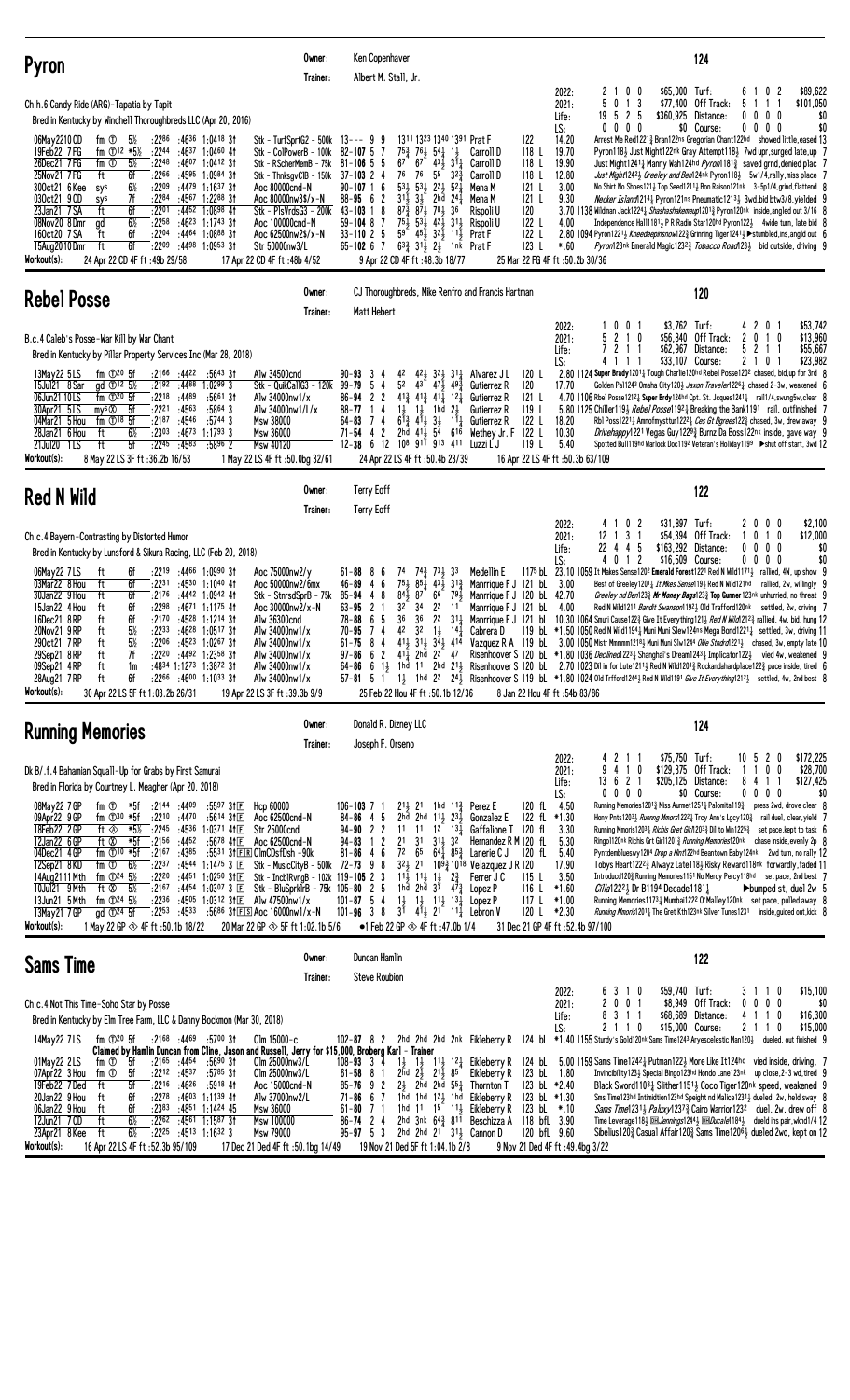| <b>Shannon C</b>                                                                                                                                                                                                                                                                                                                                                                                                                                                                                                                                                                                                                                                                                                                                                                                                                                                                                                                                              | Owner:<br>Trainer:                                                                                                                                                                                                                                                                                                                                                                                                            | B and S Racing (Bozarth and Smith)<br>Scott E. Young                                                                                                                                                                                                                                                                                                                                    |                                                                                                                                                                                                                                                                                                                                                                                                                                                        |                                                                                                                                                                                                                                                                                                                                                                                                                                                                                                                                                                                                                          | 124                                                                                                                                                                                                                                                                                                                                                                                                                                                                                                                                                                                                                                                                                                                                                                                                                                                                                                                               |
|---------------------------------------------------------------------------------------------------------------------------------------------------------------------------------------------------------------------------------------------------------------------------------------------------------------------------------------------------------------------------------------------------------------------------------------------------------------------------------------------------------------------------------------------------------------------------------------------------------------------------------------------------------------------------------------------------------------------------------------------------------------------------------------------------------------------------------------------------------------------------------------------------------------------------------------------------------------|-------------------------------------------------------------------------------------------------------------------------------------------------------------------------------------------------------------------------------------------------------------------------------------------------------------------------------------------------------------------------------------------------------------------------------|-----------------------------------------------------------------------------------------------------------------------------------------------------------------------------------------------------------------------------------------------------------------------------------------------------------------------------------------------------------------------------------------|--------------------------------------------------------------------------------------------------------------------------------------------------------------------------------------------------------------------------------------------------------------------------------------------------------------------------------------------------------------------------------------------------------------------------------------------------------|--------------------------------------------------------------------------------------------------------------------------------------------------------------------------------------------------------------------------------------------------------------------------------------------------------------------------------------------------------------------------------------------------------------------------------------------------------------------------------------------------------------------------------------------------------------------------------------------------------------------------|-----------------------------------------------------------------------------------------------------------------------------------------------------------------------------------------------------------------------------------------------------------------------------------------------------------------------------------------------------------------------------------------------------------------------------------------------------------------------------------------------------------------------------------------------------------------------------------------------------------------------------------------------------------------------------------------------------------------------------------------------------------------------------------------------------------------------------------------------------------------------------------------------------------------------------------|
| Dk B/.g.7 Latent Heat-Miranda Diane by Fistfite<br>Bred in Oklahoma by B & S Racing (Feb 10, 2015)<br>$:2241$ $:4533$ $1:0967$ 31<br>03May22 7 Wrd<br>6f<br>sys<br>12Apr22 9 Wrd<br>6f<br>:2230<br>:4498<br>$1:10^{26}3t$<br>gd<br>$6\%$<br>12Nov21 6RP<br>ft<br>$:22^{14}$ $:45^{33}$ 1:1788 31<br>6f<br>150ct21 3RP<br>ft<br>:2215<br>:4530<br>$1:10^{12}$ 3t<br>5f<br>24Sep21 2RP<br>fm ①<br>:2134<br>:4391<br>$:5605$ 31<br>fm $\textcircled{10}$ *5f<br>:2158<br>:562131<br>03Sep21 9RP<br>:4448<br>:2120<br>:4409<br>$:5582$ 31<br>11Jul21 8 Cby<br>fm ①<br>5f<br>$:21^{79}$ $:44^{75}$<br>27May21 6 Cby<br>sy ®<br>5f<br>$:5678$ 31<br>$5\%$<br>:2294<br>:4549<br>ft<br>$1:0367$ 3t<br>12May 2110 Wrd<br>5f<br>$:2250$ $:4530$<br>:5784 31<br>24Apr21 8LS<br>ft Ø<br>Workout(s):<br>26 Apr 22 Wrd 3F ft : 37.3h 4/5                                                                                                                                    | Stk - HghIndIceB - 50k $89-95$ 2 1<br>$S$ Stk - TRAOCIS <sub>D</sub> B - 55k 111-101 3<br>$\boxed{5}$ Stk - SlvrGblinB - 70k 81-42 5 4<br>$S$ Stk - OkClSprntB - 130k 65-95 4 4<br>$\boxed{S}$ Stk - RPTrfSpntB - 70k 100-98 4<br><u>5 Alw 49000</u><br>Aoc 35000cnd-N<br>Stk - HnrTheHroB - 50k<br>Alw 27500cnd<br>Aoc 40000nw2/3mx-N 73-80 4 3<br>5 Apr 22 Wrd 3F sy :36.4h 1/2                                             | 11 1hd 1hd 21<br>2hd 1hd 13 12<br>42<br>2 <sup>2</sup><br>$21\frac{1}{2}$<br>2<br>3 <sup>2</sup><br>$32$ <sup>-</sup><br>$80 - 103$ 1 3<br>3 <sup>1</sup><br>$3\frac{1}{2}$<br>$85 - 92 = 61$<br>$53\frac{1}{2}$ $3\overline{2}$ $\frac{1}{2}$ $33$ $43\frac{1}{2}$<br>$73 - 10063$<br>$57 - 75$ 5<br>-1<br>$1\frac{1}{2}$ 2hd $2^{\frac{1}{2}}$ 44<br>28 Mar 22 Wrd 5F ft 1:00.3h 2/14 | Goncalves L D 124 L<br>Goncalves L D 124 L<br>1hd $41\frac{1}{4}$ 6 <sup>9</sup> $\frac{1}{4}$ 6 <sup>15</sup> $\frac{1}{2}$ Goncalves L D 124 L<br>$4^{11}$ $1^{1}$ $1^{3}$<br>Goncalves L D 122 L<br>2 <sup>1</sup><br>1 <sup>nk</sup> Wethey Jr. F 118 L<br>$31\frac{1}{2}$ 21<br>Wethey Jr. F 120 L<br>1hd 2nk<br>Hamilton Q<br>122 L<br>Hamilton 0<br>118L<br>1hd 2hd 2 <sup>2</sup> $2^{5\frac{3}{4}}$ Wethey Jr. F 124 L<br>Goncalves L D 120 L | \$44,000 Turf:<br>2022:<br>2 1 1 0<br>2 3 0<br>\$140,168<br>2021:<br>8<br>30 8 12 2<br>\$403,646 Distance:<br>Life:<br>$0\quad 0$<br>LS:<br>0<br>$*1.00$<br>2.90<br>*1.60 1192 Fast Breakin Cash1203 Euromantic1223 <i>Tommyhawk</i> 1181 pace 2w, gave way 6<br>5.40 1192 Shannon C122 <sup>3</sup> Mesa Moon1181 Welder122 $\frac{3}{4}$ stalk inside, driving 8<br>2.10 1182 Shnnon C118nk No Lak of Speed118} Pomeroy Haze120} chased, bid 3w, driving 7<br>*1.10 1174 Denver City1221 Shannon C120nk Quarky1201 <sup>3</sup> chased inside, 2nd best 6<br>7.10<br>20.20<br>*.80<br>15 Mar 22 Wrd 4F ft :50.4h 34/48 | 7240<br>\$102,107<br>2<br>Off Track:<br>8<br>3<br>\$118,659<br>$10$ 2 5<br>\$111,547<br>0<br>\$2,250 Course:<br>0<br>\$0<br>00<br>0<br><i>Dame Plata</i> 1181 Shannon C124 <sub>2</sub> Best of Greeley1214 <sub>3</sub> fought, second best 5<br>Shannon C1242 Tommyhawk1223 Jolly Jumper11823 duel, led 1/2, drew cl 7<br>Minister of Sou/122nk Shannon C12211 Jazzy Times1241 attnded3w, led, caught 7<br>Drena's Star11823 Jazzy Times118nk Bybee1203 5-4wd trip, no kick 7<br>Qulity Rocket1245 $\frac{3}{4}$ Shnnon C1243 $\frac{3}{4}$ Gme Loading1213 $\frac{3}{4}$ speed, 3wd, second best 5<br>3.20 1169 Abot Or Tm12011 My Bonrgs12021 Tz Allptom Now120ns vied 3 wide, weakened 6                                                                                                                                                                                                                                     |
| <b>Shellby</b>                                                                                                                                                                                                                                                                                                                                                                                                                                                                                                                                                                                                                                                                                                                                                                                                                                                                                                                                                | Owner:<br>Trainer:                                                                                                                                                                                                                                                                                                                                                                                                            | Nirvana Farm LLC<br>Robertino Diodoro                                                                                                                                                                                                                                                                                                                                                   |                                                                                                                                                                                                                                                                                                                                                                                                                                                        |                                                                                                                                                                                                                                                                                                                                                                                                                                                                                                                                                                                                                          |                                                                                                                                                                                                                                                                                                                                                                                                                                                                                                                                                                                                                                                                                                                                                                                                                                                                                                                                   |
| Ch.f.4 Spring Warrior-Devils Dragonfly by Devil On Ice<br>Bred in Oregon by Nirvana Farm LLC (May 27, 2018)<br>5½<br>:2176<br>:4492 1:0448 311回<br>23Apr22 8 Evd<br>ft<br>25Mar22 7 FG<br>fm $\Phi$ <sup>27</sup> *5 <sup>1/2</sup><br>:2233<br>:4728 1:0572 411回<br>04Mar22 8Ded<br>ft<br>7½<br>:2303<br>ft<br>$6\%$<br>:2391<br>02Feb22 2Ded<br>:4818 1:2057 411回<br>5f<br>:2254<br>07Jan22 8Ded<br>ft<br>:4601<br>:5840 411回<br>$4\frac{1}{2}$<br>04Dec21 1 CT<br>ft<br>:2221<br>:4604<br>:5258 31日<br>5f<br>:2193<br>:4503<br>:5751 3 国<br>11Nov21 4 CD<br>sy<br>6f<br>170ct21 2 Kee<br>ft<br>:2169<br>:4555<br>$1:12^{78}$ 31 $E$<br>10Sep21 6 Btp<br>fm $\mathbb{O}^{12}$ 5f<br>:2221<br>:4531<br>:5792 3f匣<br>Workout(s):<br>•14 Apr 22 Lad 4F ft :47.2b 1/3                                                                                                                                                                                           | Aoc 30000cnd-N<br>Aoc 80000cnd-N<br>:4726 1:3515 41 E R Stk - Own AprcDst - 75k 113-41 5<br>Alw 40000cnd<br>Stk - OrleansB - 75k<br>Alw 30800nw1/x<br>Alw 160000<br>Mc1 30000<br>Msw 16200<br>•18 Mar 22 Ded 4F ft :49.3b 1/12                                                                                                                                                                                                | $11\frac{1}{2}$ 11 1 hd $2\frac{1}{2}$<br>$94 - 83$ 3<br>129-69<br>$1\frac{1}{2}$<br>13<br>$\overline{1}$<br>$73 - 91$ 4 1<br>$67 - 55$ 3 3<br>1 <sup>2</sup><br>$89 - 81 = 6$<br>$108 - 64$ 3 3<br>$127 - 71$ 1 3<br>$71 - 62$ 1 7<br>23 Feb 22 Ded 4F ft :51.3b 14/25                                                                                                                 | Baca M L<br>1hd 541 511 Baca M L<br>1hd 12 781 8251 Baca ML<br>13 11 <sup>1</sup> / <sub>2</sub> 13 11 <sup>2</sup> / <sub>4</sub> Baca M L<br>1hd $3^{1}$ $5^{9}$ $3^{15}$ $3^{15}$ Baca ML<br>$--$ 16 12 <sup>3</sup> Bocachica A<br>122 bL<br>1hd 2hd 34 3103 Arrieta F<br>118L<br>11} 11} 11} 1nk Arrieta F<br>121 L<br>$64\frac{1}{2}$ 58 54 $\frac{1}{2}$ 33* PadronBarcenas J 120                                                               | \$32,170 Turf:<br>2022:<br>5 1 1 0<br>2021:<br>4 2 0 1<br>\$49.492<br>9311<br>Life:<br>$0\ 0\ 0\ 0$<br>LS:<br>120 bL 5.20<br>122 bL 24.20<br>120 bL 6.60<br>120 bL 6.20<br>Shellby12013 Inawic1154 Zarelda11811<br>120 bL 21.80<br>$*.70$<br>7.30<br>6.20<br>8.20<br>16 Feb 22 Ded 4F ft: 52.1b 27/35                                                                                                                                                                                                                                                                                                                    | 20<br>$0\quad 0$<br>\$1,632<br>\$9,850<br>Off Track:<br>0<br>$\mathbf 0$<br>1<br>3<br>\$10,762<br>\$81,662 Distance:<br>0<br>0<br>\$0 Course:<br>$0\ 0\ 0\ 0$<br>\$0<br>Strong Beauty117} Shellby1201} Four Princesses1201 dueled, outfinished 5<br>Ghosting Kim1201 Assertive Style12231 Emro12211 ins pair-3p, wkn, leftld 5<br>It'sfiftyshdtim118nk Bow Bow Girl12321 Shs Our Fstest1161 speed, clear, done 8<br>gate to wire 6<br>$\textit{Cilla}$ 125 <sup>23</sup> / Icy Charlie 1233 Onerollof the dice 12351 speed, faded 9<br>Shellby 122 <sup>2</sup> { Practically Dizzy 122 <sup>nk</sup> Deemed Essential 122 <sup>4</sup> { rated pace, driving 6<br>Abrogate12013 Prodigy Doll12083 Shellby118hd dueled 2wd, faded 3w1/4 4<br>Shellby 121 <sup>nk</sup> House Wrecker 1214 High Fair 121 <sup>nk</sup> ins, clear pace, held 8<br>Scttln Gry120nk Jm's Bronz Str1252} Shllby120nk ▶ came over sharply str, DQ7th 9 |
| Sign of War                                                                                                                                                                                                                                                                                                                                                                                                                                                                                                                                                                                                                                                                                                                                                                                                                                                                                                                                                   | Owner:<br>Trainer:                                                                                                                                                                                                                                                                                                                                                                                                            | L and G Racing Stables<br>Cesar Govea                                                                                                                                                                                                                                                                                                                                                   |                                                                                                                                                                                                                                                                                                                                                                                                                                                        |                                                                                                                                                                                                                                                                                                                                                                                                                                                                                                                                                                                                                          | 122                                                                                                                                                                                                                                                                                                                                                                                                                                                                                                                                                                                                                                                                                                                                                                                                                                                                                                                               |
| Gr/ro.g.4 Half Ours-Lady o' War by Leestown<br>Bred in Louisiana by World War IV Racing (Apr 05, 2018)<br>:4483<br>$:5677$ 31<br>06May22 8LS<br>fm ①<br>:2180<br>5f<br>fm ①<br>5f<br>:2137<br>:4408<br>$:5596$ 31<br>26Mar22 10 Hou<br>02Mar22 7Ded<br>:2236<br>$:5957$ 31<br>ft<br>5f<br>:4630<br>:2209<br>05Feb22 8 Hou<br>fm $\mathbb{O}^{18}$ 5f<br>:4514<br>$:5698$ 41<br>:4712 1:1259 1:3876 41<br>29Jan22 7 Hou<br>fm ①<br>1m<br>5f<br>:2255<br>21Dec21 8Ded<br>ft<br>$:4710$ 1:0042 31<br>5f<br>:2245<br>$:4685$ 1:0030 3t<br>12Nov21 4Ded<br>ft<br>:2254 :4666<br>5f<br>$:5978$ 31<br>220ct21 7Ded<br>ft<br>:2247<br>:4580<br>fm ①<br>5f<br>09Sep21 2 Evd<br>Claimed by Castillo Joe Alfredo from World War IV Racing for \$20,000, Landry Allen - Trainer<br>$:22^{01}$ $:45^{85}$ 1:12 <sup>50</sup> 31 SMsw 29500<br>11Aug21 4 Evd mys<br>6f<br>Workout(s):<br>29 Apr 22 LS 5F ft 1:04.1b 18/21                                                   | Alw 33000cnd<br>Alw 37000nw1/x<br><b>SAlw 42000nw3/L</b><br>Clm 15000nw2/L<br>Clm 25000nw2/L<br>Clm 20000nw2/L<br>S Clm 20000nw2/L<br>Clm 25000nw2/L<br>$:57^{75}$ 31 SMcl 20000 (20-15)-c<br>24 Nov 21 Ded 5F ft 1:05bg 10/19                                                                                                                                                                                                | $100 - 94$ 9<br>11<br>$116 - 92 = 6$<br>11<br>11<br>$4\frac{3}{4}$<br>$77 - 41$ 7 3<br>55<br>22<br>2 <sup>1</sup><br>49-85<br>7<br>$1^2$ 11<br>107- <b>65</b> 11 11<br>421 87<br>52-39<br>- 6<br>$5^{11}$ 77<br>$73 - 34 = 3$<br>$\overline{1}$<br>$57 - 67$ 8 3<br>$66 - 74$ 2 1<br>$101 - 65$ 1 3<br>5 Nov 21 Ded 3F ft : 38.2b 7/13                                                  | 12<br>21<br>ValdezJiminez E 123 bL<br>11<br>815 8161 DelCid V<br>1hd<br>$13\frac{3}{7}$<br>Guerra R<br>11<br>$57\frac{1}{2}$<br>Guerra R<br>981 9101 Thornton T<br>811 8153 Thornton T<br>$53\frac{1}{4}$ 43 <sub>2</sub> 55 <sub>2</sub> 44 <sub>2</sub> Cotto, Jr. PL 117 bL 5.30<br>11, 1hd 1, 11, Stokes J<br>2hd 2hd 21 $43\frac{1}{4}$ Thornton T                                                                                                | 2022:<br>5210<br>\$35,847 Turf:<br>8 1 1 0<br>2021:<br>320<br>\$59,217<br>Life:<br>13<br>0<br>0<br>\$19,440 Course:<br>LS:<br>11<br>14.3 ValdezJiminez E 122 bl. 4.30 1078 Sign of War1224.3 Golden Ale1191 Belews Gold122.3 drew off, driving, 11<br>7.20<br>1135 bL 10.90<br>Custom Deelite 1184 No Quarter 1181 Diablo Cat 1183<br>123 bL 2.80<br>123 bL 65.10<br>119 bL 12.90<br>Rather Precocious122nk Tap Attack123ns Cleric12313<br>121 bL *1.70<br>118 bL $*$ .90<br>118 bL 2.00<br>1 Oct 21 Ded 3F wf: 40.4b 24/28                                                                                              | -3<br>\$50,367<br>6<br>$\mathbf{1}$<br>0<br>\$23,370 Off Track:<br>\$1,770<br>$\mathbf{2}$<br>0<br>$0\quad 0$<br>\$51,540<br>Distance:<br>9<br>31<br>0<br>\$19,440<br>0<br>$1 \; 1$<br>Beduin Fighter1231 Sign of War123hd D C Hero1233 set pace, held place 9<br>pressed, retreated 8<br>Sign of Wr12333 Oswald Cobblepot1231 Magna Punch1231 chased, 2w, drew off 7<br>Drwpower1231 $\frac{1}{4}$ Yip Yip Kip123 $\frac{3}{4}$ Whiskey Not Wine1232 $\frac{1}{4}$ early speed, weakened 11<br>outrun 9<br>Custom Delite123 <sup>2</sup> Perfect Perigee121 <sup>2</sup> Grnd Prdo121 } ▶ pressed, checked, done 8<br>Gimmeasound1174 Diablo Cat117ns Crimson Storm120} ▶ ducked out, bid 8<br>Sign of War11813 Cpriority 11823 Spry Charlie 114nk found more, clear again 7<br>Gimmeasound11821 Adieu Le Chat1181 Jamaican Me123hd vied inside, faltered 7                                                                      |
| <b>Spirit Animal</b>                                                                                                                                                                                                                                                                                                                                                                                                                                                                                                                                                                                                                                                                                                                                                                                                                                                                                                                                          | Owner:<br>Trainer:                                                                                                                                                                                                                                                                                                                                                                                                            | Go-To-Toga Racing, LLC<br>Eduardo Caramori                                                                                                                                                                                                                                                                                                                                              |                                                                                                                                                                                                                                                                                                                                                                                                                                                        |                                                                                                                                                                                                                                                                                                                                                                                                                                                                                                                                                                                                                          | 118                                                                                                                                                                                                                                                                                                                                                                                                                                                                                                                                                                                                                                                                                                                                                                                                                                                                                                                               |
| Dk B/.h.6 Lemon Drop Kid-Iconic Spirit by Bernstein<br>Bred in Kentucky by Caldara Farm Inc. (Mar 24, 2016)<br>$:23^{29}$ $:47^{11}$ 1:10 <sup>38</sup> 31<br>17May22 5 Pid<br>ft $\Leftrightarrow$ 6f<br>:4728 1:1054 1:4701 3t<br>26Sep2112RP<br>fm ①<br>1%<br>$:50^{63}$ 1:1505 1:4333 31<br>fm $1\%$<br>26Aug21 2 Sar<br>Claimed by Go-To-Toga Racing, LLC from Klaravich Stables, Inc. for \$25,000, Brown Chad C. - Trainer<br>06Mar21 9 SA<br>fm ①<br>'1m<br>$:4732$ 1:1128 1:3448 41<br>fm $\overline{0}$<br>$1\%$<br>:4827 1:1202 1:4084 31<br>28Nov20 7Dmr<br>fm $\boxed{18}$ 1 <sup>%</sup><br>:4946 1:1238 1:4114 31<br>19Sep20 3 Bel<br>01Aug20 2 Sar<br>fm $\Pi^{18}$ 1m<br>:4742 1:1094 1:3442 31<br>$\overline{fm}$ $\overline{O}$ <sup>27</sup> 1m<br>:4573 1:0907 1:3233 31<br>14Jun20 6Bel<br>$:4903$ 1:1341 1:3659 31<br>14Nov19 8 Aqu<br>fm ① <sup>9</sup><br>1m<br>18Jul19 8 Sar<br>gd <sup>1</sup><br>$1\%$<br>$:4986$ 1:1470 1:4457 3 | Clm 20000<br>Stk - RemGreenB - 100k 95-97 11 96 $\frac{1}{2}$ 96<br>$C$ lm 25000-c<br>Stk - FKilroeG1 - 400k 64-95 5 97 $\frac{3}{4}$ 108 $\frac{1}{2}$ 107 $\frac{1}{4}$ 106 $\frac{3}{4}$ 84<br>Stk - SeabsctHG2 - 200k 100-109 3 $73\frac{1}{2}$ $73\frac{1}{2}$ $94\frac{1}{2}$ $72\frac{3}{4}$ 63 $\frac{1}{4}$<br>Aoc 62500nw2\$/x-N<br>Aoc 62500nw2\$/x-N<br>Wc150000nw3/L-v<br>Alw 75000nw1\$/x<br>Aoc 80000nw1\$/x-N | 62-79 1 2 1 $\frac{1}{2}$ 1 $\frac{1}{2}$ 1hd 2 <sup>2</sup> $\frac{3}{4}$ Bowen R<br>49-85 4 $64^{\circ}$ 741 $95^{\circ}$ 58 $57\frac{3}{4}$<br>84-109 3 $5^3$ $5^4$ $5^2$ $5^2$ 11 $1^2$ $1^3$<br>96-105 2 54 54 53 $4^3$ 2hd<br>87-100 3 64 64<br>5 <sup>4</sup><br>75-99 5 643 54 52 2hd $1\frac{1}{2}$                                                                            | $9\bar{6}1\overline{2}$ $86\frac{1}{4}$ $57\frac{3}{4}$<br>Talamo J<br>122 L<br>Castellano J<br>120<br>Rosario J<br>118L<br>Franco M<br>Castellano J 122 L<br>$4\frac{3}{4}$ 2hd Castellano J<br>122 L<br>3nk 151 Castellano J<br>124 L<br>Ortiz, Jr. I<br>120 L<br>81-97 9 43 43 423 32 4 $\frac{1}{4}$ Castellano J 118 L                                                                                                                            | \$4,800 Turf:<br>2022:<br>1010<br>3 0 0 0<br>2021:<br>\$194,970 Distance:<br>Life:<br>13 4 2 0<br>$0\ 0\ 0\ 0$<br>LS:<br>121 fL 4.30<br>118 fl 15.90 1047 Spooky Chnn/1223 Sunlit Song1243 Tut's Rvenge11811 settled, 4w, no menace 11<br>*.95<br>17.10 1078 Hit the Rod122nk Smooth Like Strit122nk Count Again122 $\frac{1}{2}$ inside, angled out str 10<br>8.80<br>$*.60$<br>$*1.70$<br>$*1.75$<br>$*3.05$<br>*1.35e                                                                                                                                                                                                 | \$185,070<br>$11 \quad 4$<br>$\mathbf{1}$<br>0<br>\$5,700 Off Track:<br>0 <sub>0</sub><br>\$65,370<br>4<br>0<br>$0\quad 0$<br>0<br>\$0<br>\$0<br>\$0 Course:<br>$0\ 0\ 0\ 0$<br>Smoky Blues12123 Spirit Animal1211 Gins and Tins12113 led 1/8p, no match 6<br><i>Clear Vision</i> 1224 $\frac{3}{4}$ Boru126 $\frac{1}{2}$ Castagno122 $\frac{3}{4}$ ins, no late headway 11<br>Count Again120½ Flavius123½ Next Shares1201▶inside, lacked rm 1/8 12<br>Spirit Anim112223 Winning Fctor124hd Thre Tchnique1181 4w upper, edged clear 5<br>King Cause126hd Spirit Anima/122nk En Wye Cee122nk 2w 1/4p, just missed 6<br>Spirit Animal12453 Megacity12423 <i>Ian Glass</i> 12423 2w6F, 4w upr, strong kck 9<br>Spirit Anima/1203 Gauguin1233 Everyonelovesjames123hd 5w upper, dug in 9<br>Value Proposition122ns Swamp Rat118hd Kadar1181 2w, 4w upr, stdied fin70 10                                                              |
| Workout(s):<br>•5 May 22 Ttc 3F ft :35.1bg 1/15<br><b>Super Brady</b>                                                                                                                                                                                                                                                                                                                                                                                                                                                                                                                                                                                                                                                                                                                                                                                                                                                                                         | 24 Apr 22 Ttc 5F ft 1:02.3b 3/6<br>Owner:                                                                                                                                                                                                                                                                                                                                                                                     | 4 Apr 22 Ttc 4F ft :51b 20/28<br>Jeff Plotkin                                                                                                                                                                                                                                                                                                                                           |                                                                                                                                                                                                                                                                                                                                                                                                                                                        | 27 Mar 22 Ttc 4F ft :50.1b 4/4                                                                                                                                                                                                                                                                                                                                                                                                                                                                                                                                                                                           | 122                                                                                                                                                                                                                                                                                                                                                                                                                                                                                                                                                                                                                                                                                                                                                                                                                                                                                                                               |
| Dk B/.g.5 Sky Mesa-Winey Taylor by Indian Ocean<br>Bred in Florida by Red Oak Stable (Jan 22, 2017)<br>fm $\mathbb{D}^{20}$ 5f<br>$:21^{66}$ $:44^{22}$<br>$:5643$ 31<br>13May 22 5 LS<br>02Apr22 7 Hou<br>6f<br>$:22^{28}:45^{57}$<br>1:10 <sup>92</sup> 41<br>ft<br>:2187 :4494<br>$:5756$ 41<br>17Mar22 6 Hou<br>5f<br>ft Ø<br>fm ①<br>5f<br>:2205<br>:4525<br>$:5735$ 41<br>18Feb22 5 Hou<br>Claimed by Plotkin Jeff from Alfortish Sean for \$30,000, Duhon Paul - Trainer<br>25Sep21 6RP<br>:2177:4407<br>fm ①<br>:5564 31<br>-5f<br>01Sep21 1RP<br>fm $\mathbb{O}^{10}$ *5f<br>:2193:4520<br>$:5692$ 31<br>11Jul21 8LS<br>fm $\mathbb{D}^{10}$ 5f<br>:2199<br>:4484<br>:5635.31                                                                                                                                                                                                                                                                        | Trainer:<br>Alw 34500cnd<br>Aoc 30000nw2/x-N<br>Aoc 30000nw2/x-N<br>Aoc 30000nw2/x-c<br>Aoc 40000cnd-N<br>Alw 34000nw1/x<br>Aoc 35000nw2/3mx-N                                                                                                                                                                                                                                                                                | J. R. Caldwell<br>$104 - 97$ 4 1<br>$1\frac{1}{2}$ $1\frac{1}{2}$<br>$1\frac{1}{2}$ $1\frac{1}{2}$<br>$89 - 86$ 5 1<br>$94 - 96$ 7 1<br>$3\frac{1}{2}$<br>$102 - 92$ 1 5<br>31 21<br>$88 - 96$ 5 2<br>4}<br>4 1<br>1hd 1hd 11 $12\frac{1}{4}$<br>76-91<br>$64\frac{1}{2}$ $85\frac{3}{4}$ $73\frac{3}{4}$ $61\frac{1}{2}$<br>$56 - 90$ 7 3                                              | 120 L<br>1 <sup>2</sup> 11 <sup>1</sup> / <sub>4</sub> Luzzi L J<br>1hd 4 <sup>2</sup> Luzzi L J<br>119L<br>$3^{1\bar{1}}_{\bar{2}}$ 3 <sup>2</sup> $2^{1\bar{1}}_{\bar{2}}$ 2 <sup>1</sup> $\bar{1}_{\bar{2}}$ Luzzi L J<br>119 L<br>3nk 3nk 8 <sup>23</sup> / <sub>4</sub> Diego I V<br>119L<br>124 L<br>221<br>Diego I V<br>Diego I V<br>122 L<br>120 L<br>Diego I V                                                                                | 2022:<br>\$31,054 Turf:<br>4 1 1 0<br>10<br>$3\quad5$<br>2021:<br>-1<br>$17\quad5\quad6$<br>\$120,278 Distance:<br>$\mathbf{1}$<br>Life:<br>5 1 3<br>0<br>\$42,120 Course:<br>LS:<br>3.30 1104 Super Brady 12011 Tough Charlie 120hd Rebel Posse 1202 lead, drew clear 8<br>3.70<br>3.70<br>*2.20<br>*1.80 1068 Grinning Tiger1202; Super Brady124ns King Liam124; chased, 3w, 2nd best 7<br>*1.10 1078 Super Brady12221 Pomeroy Haze1241 Replete122ns pace 2w, drew away 9                                                                                                                                              | \$101,899<br>13 4 5<br>\$77,439 Off Track:<br>0 <sub>1</sub><br>\$8,060<br>0<br>-1<br>$14$ 4 6<br>\$110,059<br>5 1 3 0<br>\$42,120<br>Ernie Banker123hd Best of Greeley1201 Good Scout11911 pace, gave way late 6<br>Good Scout11911 Super Brady 11941 J C's Nightcap12021 chased, 3w, gaining 7<br>Yankee Seven11911 Bob's Bad Boy119hd Quarky120nk vied inside, faltered, 9<br>7.70 1081 Xy Speed120hd Siem Riep120hd Share the Upside122nk 5 wide 1/4, belatedly 8                                                                                                                                                                                                                                                                                                                                                                                                                                                             |
| :2194 :4432<br>02Jul21 7LS<br>$y$ ] $(D^{10}$ 5f<br>$:5599$ 31<br>$fm$ $T^{20}$ 5f<br>:2218:4489<br>06Jun21 10LS<br>:5661 31<br>fm $\Phi$ <sup>20</sup> 5f<br>$:22^{43}$ $:44^{93}$<br>15May2110LS<br>:5663 31<br>Workout(s):<br>4 May 22 LS 4F ft : 49.3b 7/17                                                                                                                                                                                                                                                                                                                                                                                                                                                                                                                                                                                                                                                                                               | Alw 40800nw1/x<br>Alw 34000nw1/x<br>Alw 34000nw1/x<br>23 Apr 22 LS 4F ft :51.1b 79/108                                                                                                                                                                                                                                                                                                                                        | $85 - 92$ 8 1<br>$42\frac{1}{4}$ $52\frac{1}{2}$ $42\frac{3}{4}$ 21<br>$76\frac{1}{4}$ $76\frac{1}{4}$ $74\frac{1}{2}$ $22\frac{1}{4}$<br>$56 - 88$ 8 5<br>$67 - 87$ 9 2<br>9 Mar 22 Hou 4F ft: 48.1b 3/18                                                                                                                                                                              | 124 L<br>Diego I V<br>124 L<br>Diego I V<br>$3^{2}$ $\frac{1}{2}$ $3^{2}$ $\frac{1}{2}$ $3^{2}$ $2^{1}$ $\frac{1}{2}$ Diego IV<br>124 L                                                                                                                                                                                                                                                                                                                | 11 Feb 22 Hou 4F ft: 50b 14/39                                                                                                                                                                                                                                                                                                                                                                                                                                                                                                                                                                                           | 2.50 1085 Viatorem1241 Super Brady124hd Replete12231 4w3/8.5w3/16, rallied 10<br>2.10 1094 Rbel Posse12121 Super Brdy124hd Cpt. St. Jcques12411 5w1/4, rallied outside 8<br>3.30 1104 Tomato Bill12211 Super Brady124ns Jo Dee's Ange/1241 4w3/8,5w3/16,rallied 10                                                                                                                                                                                                                                                                                                                                                                                                                                                                                                                                                                                                                                                                |